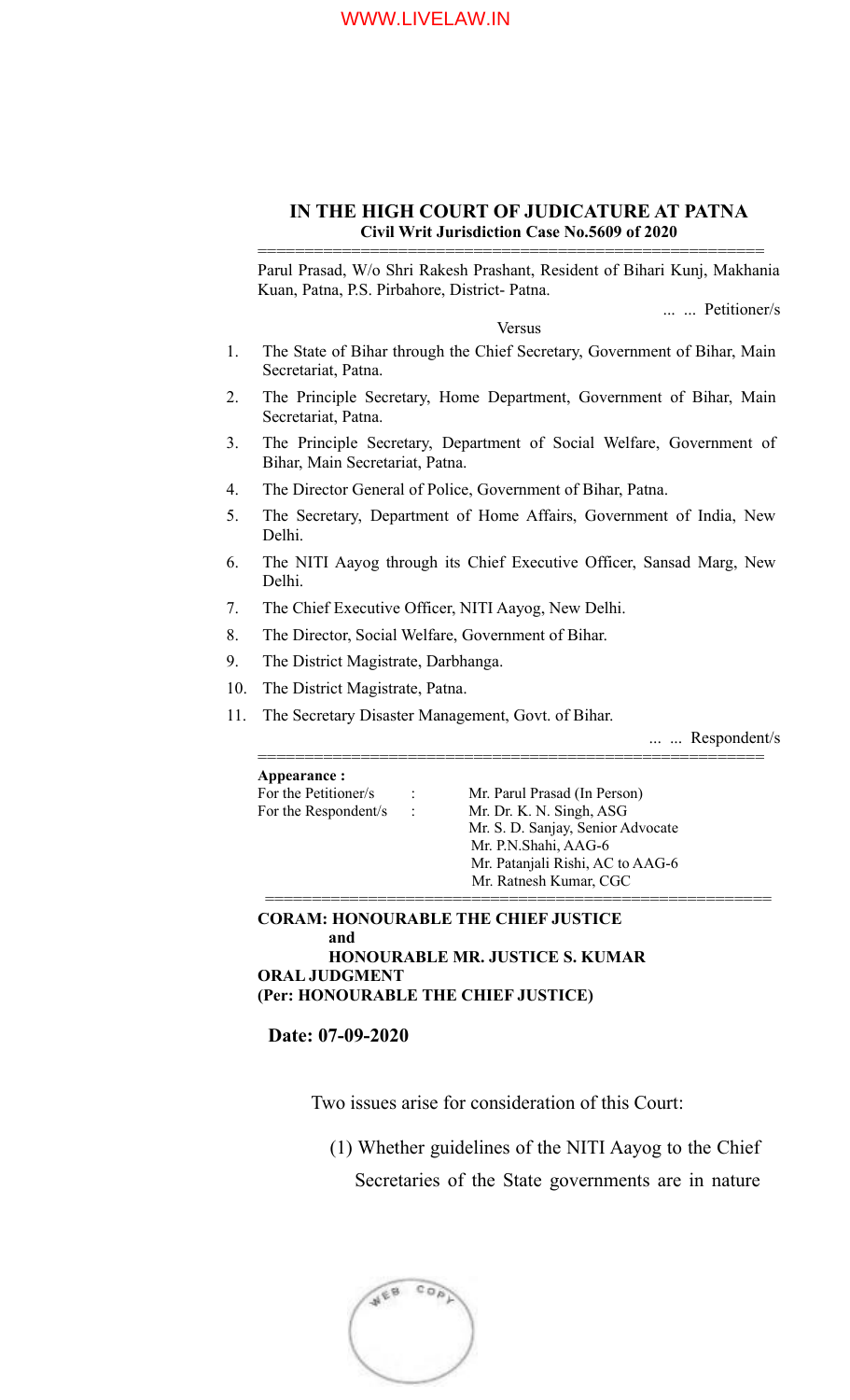of advisory communication or did it make it mandatory on the State government to engage CSOs/NGOs/voluntary organizations into the realm of relief operations?

(2) Whether the civil society organizations have a right to be involved in relief operations during the times of crisis and disaster management, for ensuring the reach of relief to each needy person, especially in light of the Covid-19 response strategies issued by the international organizations, including the WHO and endorsed by the United Nations?

### **Facts and Procedural History**

2. On April 22, 2020, Learned advocate Ms. Parul Prasad, by way of the present Public Interest Litigation, brought to this Court's notice the issue of the rights of Civil Society Organizations (CSOs) and Non-Government Organizations (NGOs) to aid and supplement the efforts of the State in providing relief to the needy during the pandemic.

3. The petitioner submitted that due to the sheer size and population of the State of Bihar, even with the State government's continued efforts, they were unable to reach each and every person in need. It was therefore in the interest of the rights of the persons in need that a large number of voluntary organizations, CSOs and NGOs who were genuinely interested

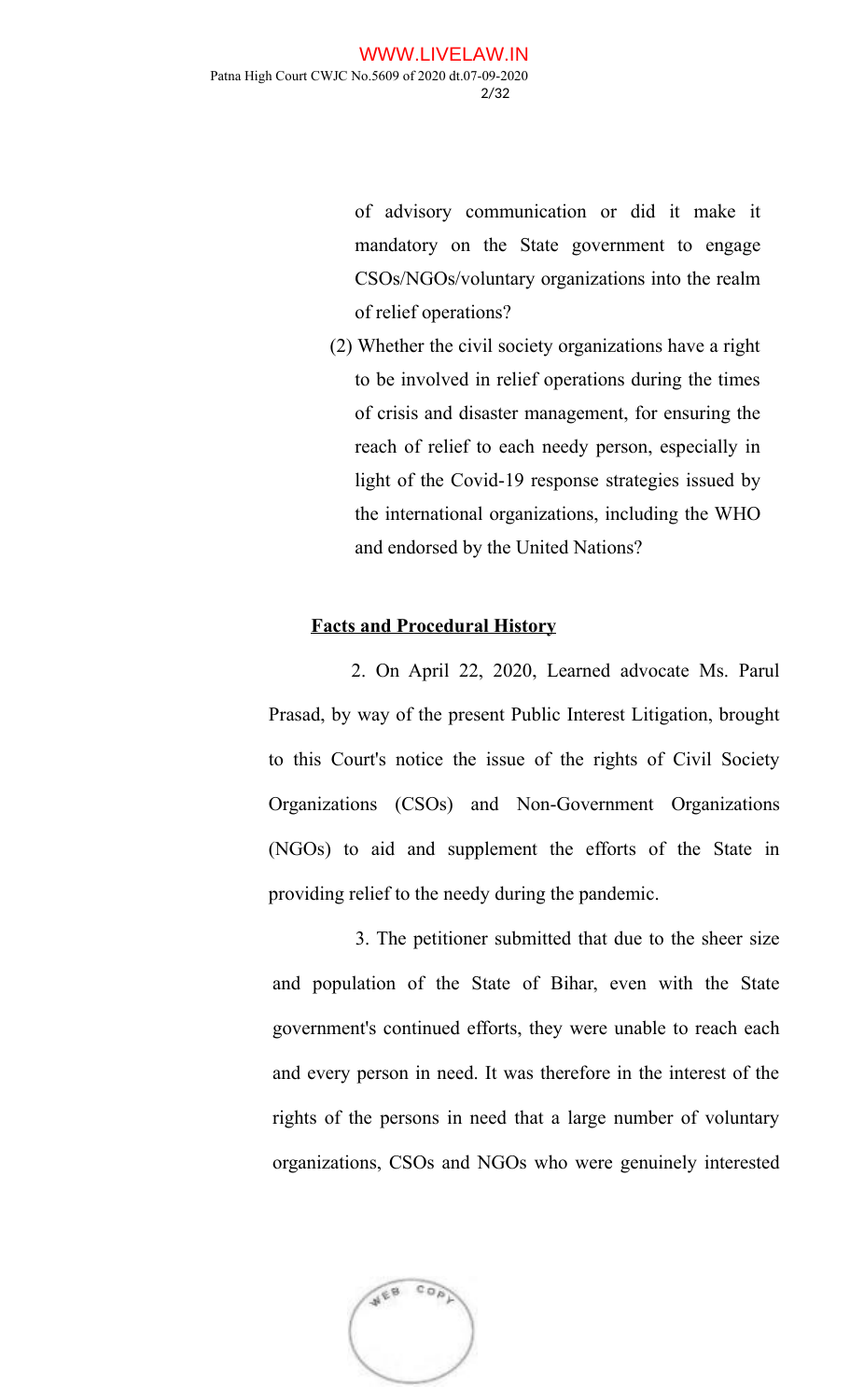in helping out and we're in an excellent position to assist the State government, be engaged in the relief operations.

4. The petitioner brought on record, two letters of the Chief Executive Officer of NITI Aayog, Amitabh Kant, dated March 30, 2020, and March 30, 2020, respectively, issued in his capacity as the Chairman of the empowered Committee under Disaster Management Act 2005. The first letter was addressed to about 800 recognized CSOs and NGOs from across the country, stressing their pivotal role in joining and assisting the local and State administrations in critical areas and requesting their coordinated efforts to work closely with the State authorities on the ground, especially in critical areas. The second letter was addressed to all State governments intimating them of the request to CSOs and NGOs and directing them to include these organizations in the relief operations conducted in the States.

5. The petitioner also brought on record another set of two letters dated April 8, 2020, and April 10, 2020, issued by NITI AYOG directing the States to appoint Nodal Officers at the State and District levels for coordination with CSOs and NGOs.

6. The petitioner also brought to this Court's notice, guidelines and directions issued by recognized international organizations such as the World Health Organization (WHO) and

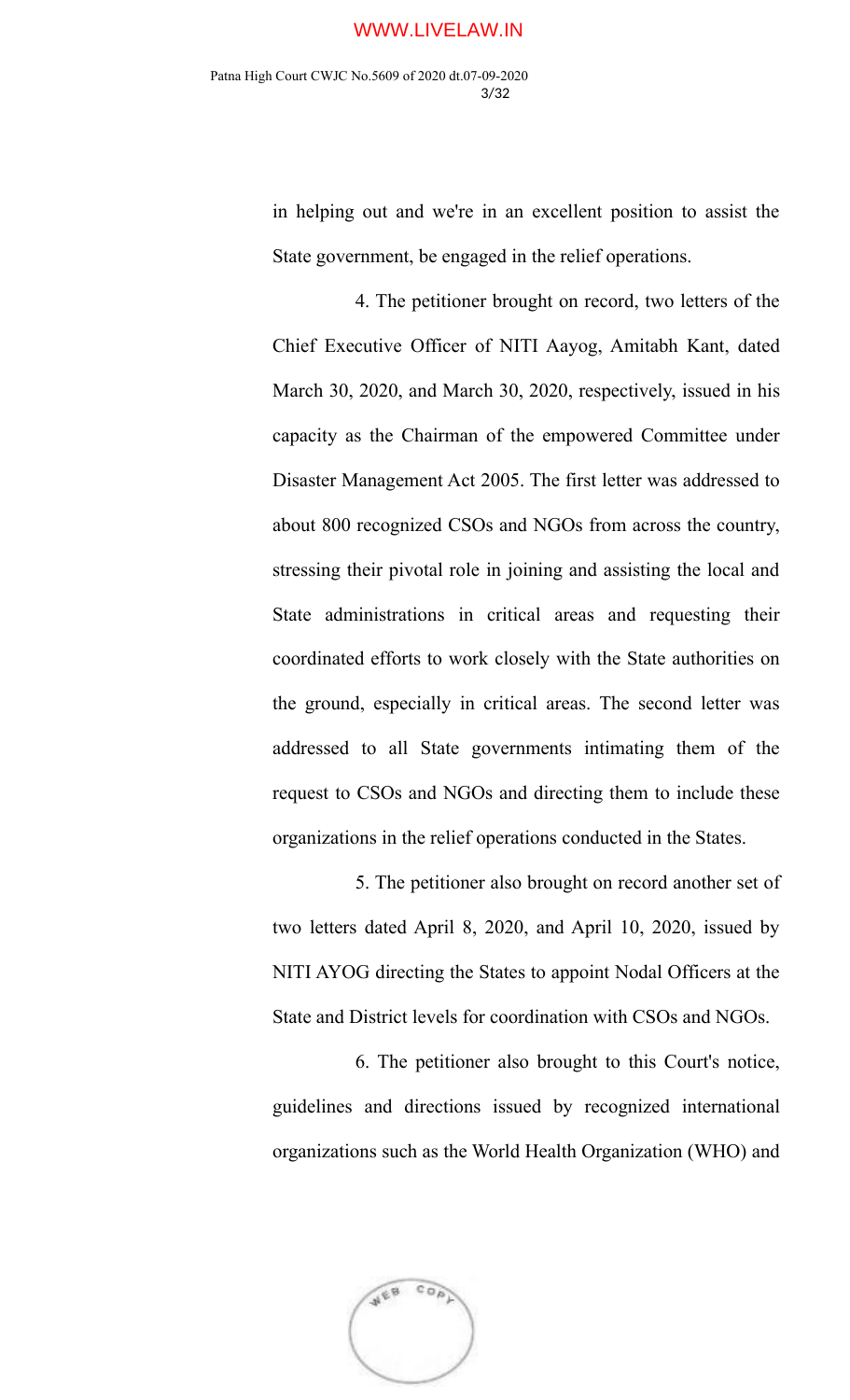endorsed by the United Nations for strategic public health response for Covid-19 at the national and local levels. The Covid-19 Strategy Update dated April 14, 2020, by the WHO, while laying down the National Strategies to respond to Covid-19 provides that each country must continue to implement a national action plan, which must include civil society organizations and national NGOs to extend the reach of public health and socioeconomic interventions.

7. The petitioner submitted that many NGOs and CSOs are willing to aid and assist the State Government, however, were working under Corporate Social Responsibility (CSR) or foreign funding, and hence were bound by the mandatory requirement of transparency and accountability on where are how the funds are being utilized. This required that their volunteers remain present where the goods and food were distributed and money was being utilized.

8. However, the district administration of Bihar refused lockdown travel passes to organizations and had requested them to deposit the relief goods at allotted stores, which would then be distributed by the State authorities. The petitioner also brought to the notice of this Court, news article dated Aril 15, 2020, pointing out the problems being faced by

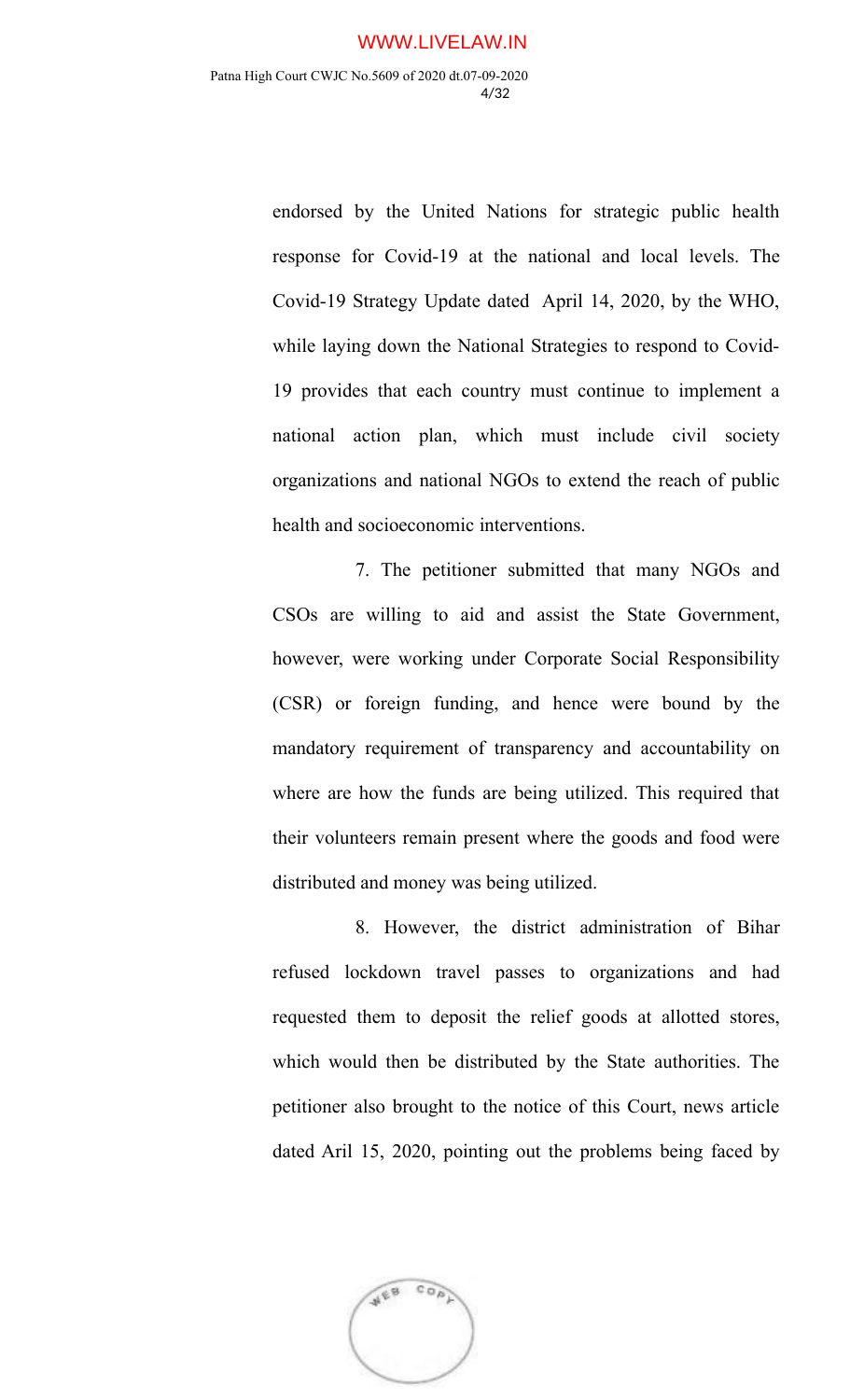old-age homes, shelter houses, and orphanages in the State of Bihar, in accessing essential supplies to meet their requirement during the period of lockdown.

9. Accordingly, the petitioner prayed for the following reliefs:

- (i) Direction to the State of Bihar to follow directions and guidelines of the NITI Aayog for allowing representatives of the CSOs and NGOs to aid and supplement the efforts of the State in extending help for the needy during the pandemic
- (ii) Directions to permit the representatives of CSOs and NGOs to accompany State officials to ensure transparency in distribution of relief materials provided by the CSOs
- (iii) Directions for the appointment of Nodal Officers at State and District levels to coordinate and regulate the work with CSOs & NGOs
- (iv) Directions to the State to ensure that arrangement of food and essential articles are made for Orphanages, Old Age Homes and Shelter Homes for the disabled, at the earliest.

10. On April 23, 2020, the petitioner brought to the record, representations made by CSOs and NGOs before the district authorities which were remained pending before them. The petitioner further requested for dedicated toll-free helpline numbers to be installed for dealing with the problems arising

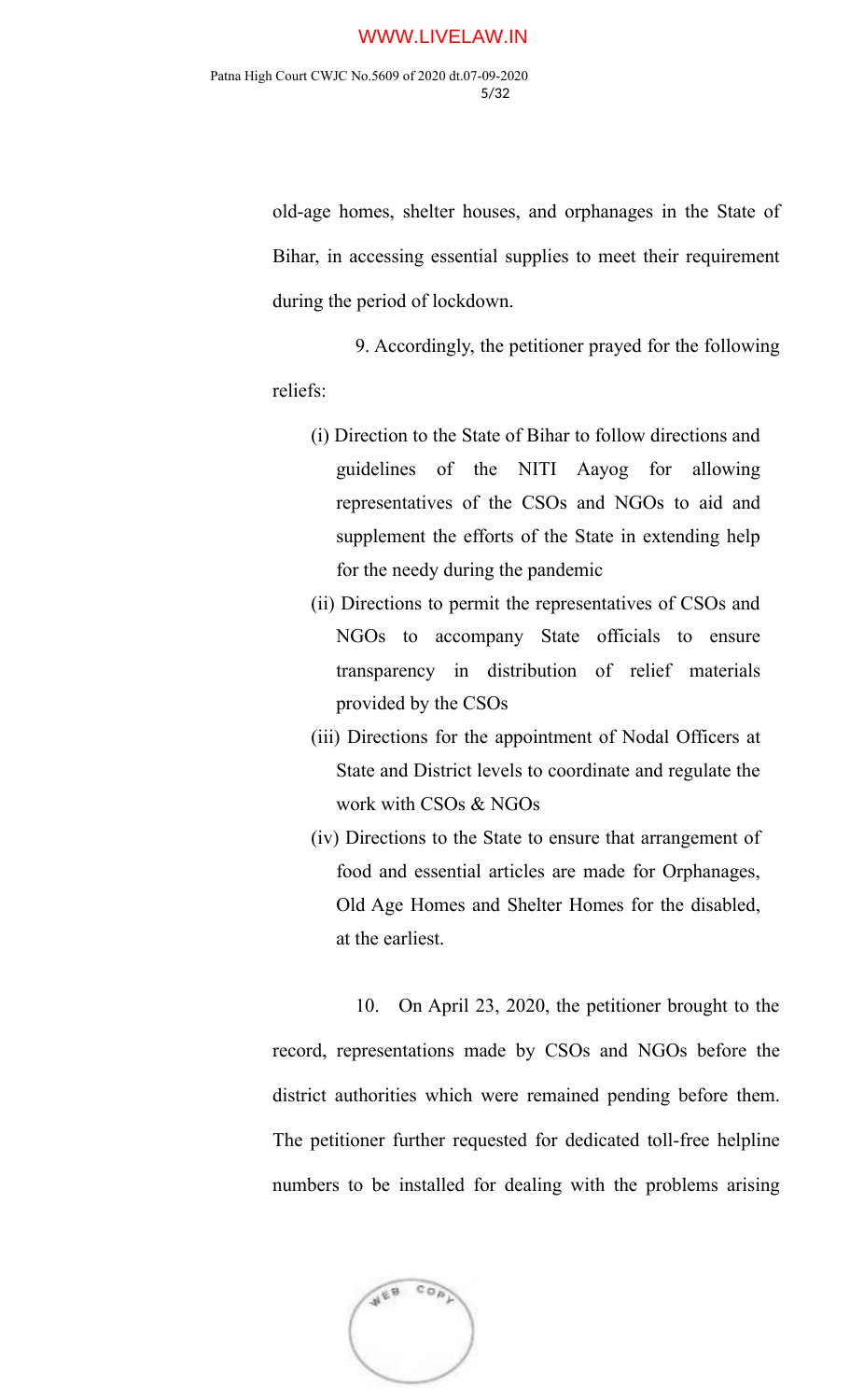from the pandemic, faced by Orphanages, Old Age Homes and Shelter Homes for the disabled.

11. The Learned AAG submitted that communications of the NITI Aayog were not binding on the State Authorities. Accordingly, directions were issued to the relevant authorities to file their representations before this Court.

12. By way of his affidavit dated April 30, 2020, the Learned Chief Secretary of Bihar apprised this Court of the steps taken by the Government for engaging CSOs and NGOs in relief operations as:

- (i) All organizations and individuals desirous of providing relief assistance were requested to cooperate and provide resources through the Red Cross Society and guidelines for all organization desirous of helping were issued.
- (ii) District magistrates were informed that representations from these organizations to be considered.
- (iii) In accordance with the communication by the NITI Aayog, Assistant Director, Social Security of every district was appointed as the Nodal Officer to coordinate efforts of local organization, and Joint Director, Social Welfare directorate was appointed as the State Nodal Officer.
- (iv) Pursuant to this Court's directions, a weblink was added in the Bihar Social Welfare Department

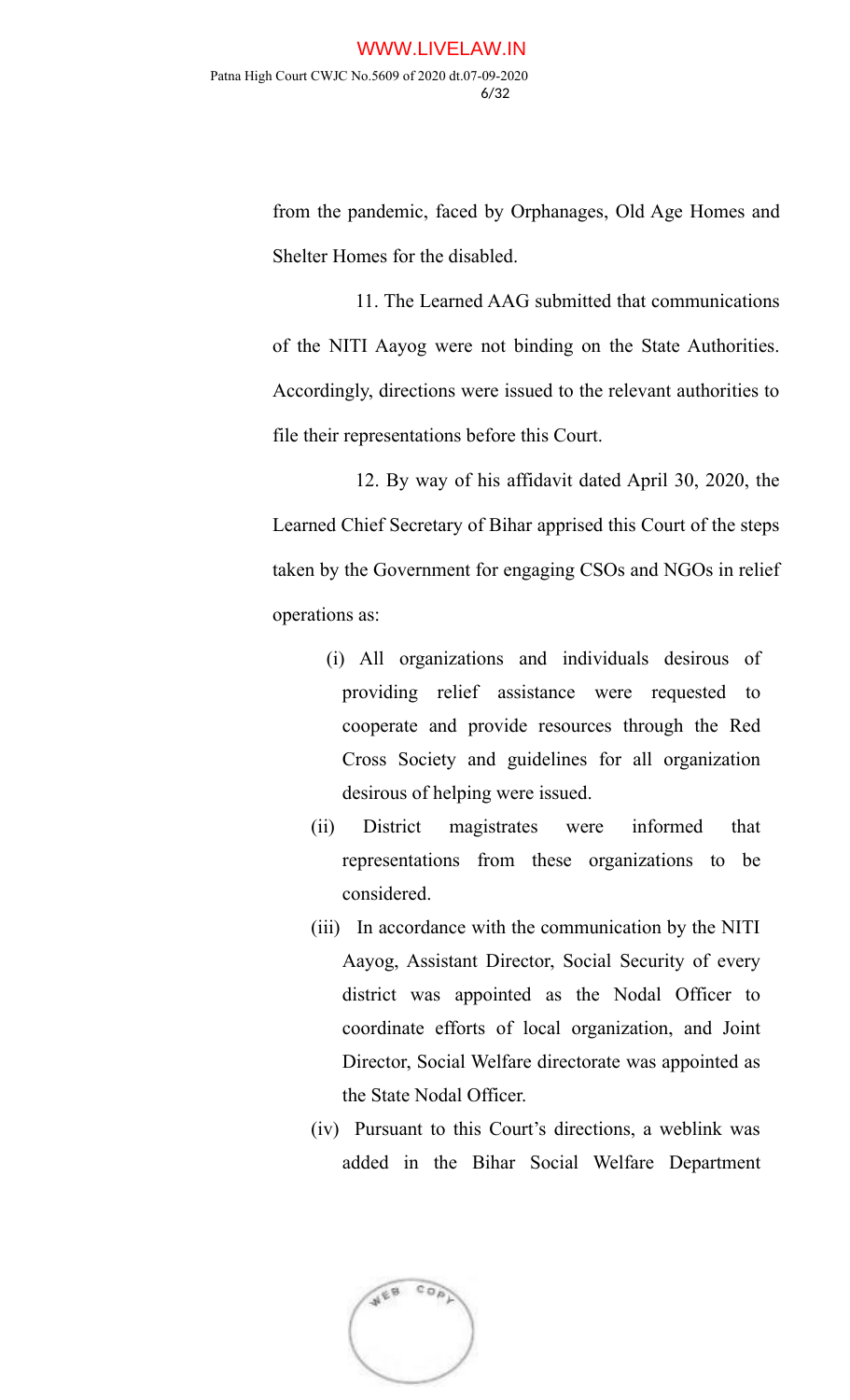website for the registration and coordination of all organized and unorganized members of Society, who were desirous of offering help.

(v) A dedicated toll-free helpline for Covid-19 relief as well as dedicated toll-free helplines for children, women, disabled persons and widows were installed and duly publicized for the service of the needy people.

13. The Court was also apprised of the various initiatives being undertaken by the Government to ensure and monitor the COVID-19 relief situation on the ground.

14. This Court was assured that the State, being conscious of the unfortunate situation brought about by the pandemic, was committed to full and dedicated support of every citizen of the Society, and all necessary efforts for were underway. The disaster victims were a priority for the State and were having the first right to the State exchequer for their needs. Despite this, learned Chief Secretary maintained that any direction by the NITI Aayog on the involvement of and taking help/ support from CSOs were entirely advisory in nature and were only meant as a suggestion to supplement the State effort with possible collaborations.

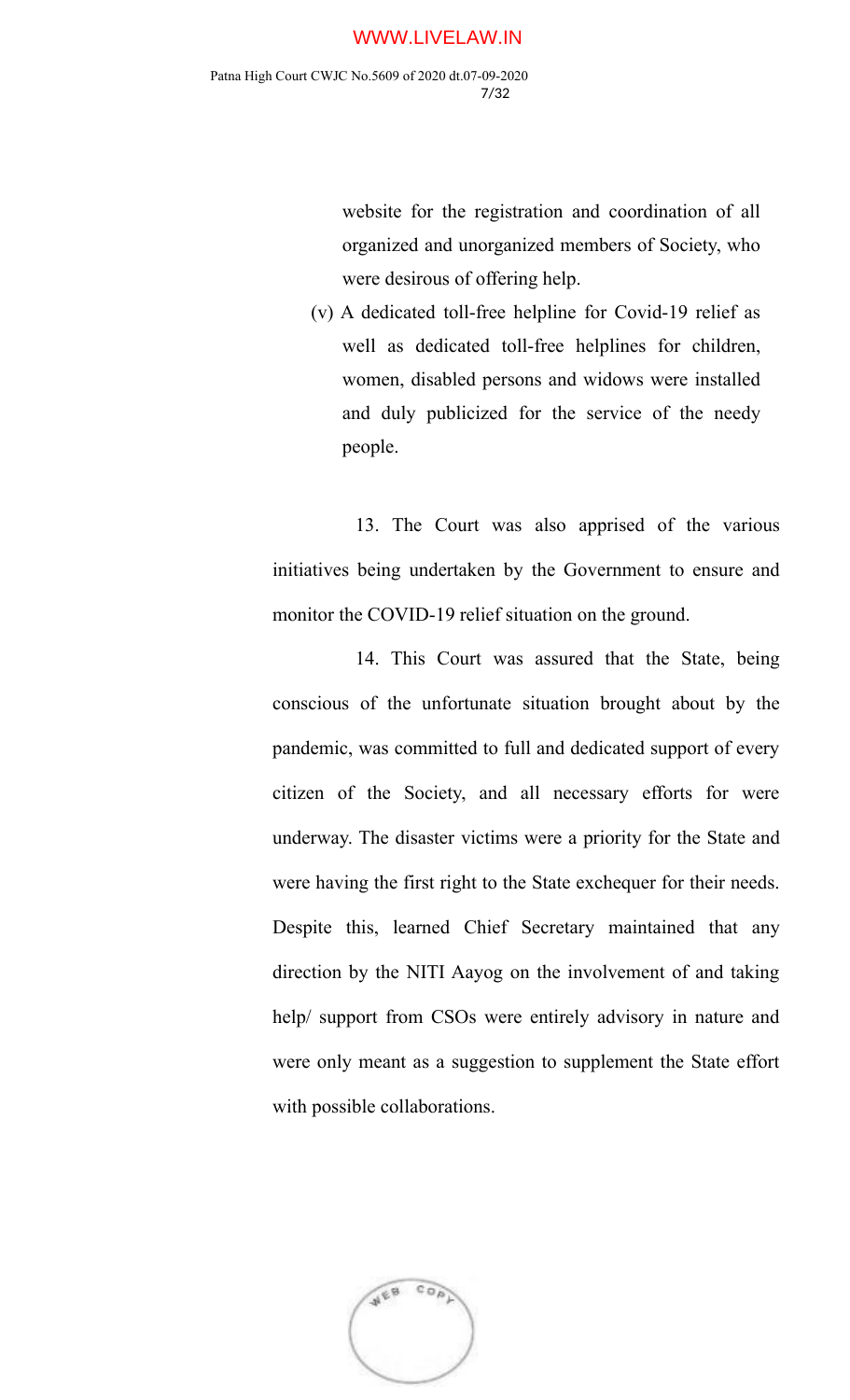15. During the pendency of this PIL, the State of Bihar suffered from flooding of the Kosi river, causing devastation in ten districts of the State. For relief operations in flood-hit areas, the State disallowed direct relief operations by CSOs and NGOs in the flood-hit areas.

16. The Learned Assistant Director of Social Welfare Department, in his supplementary affidavit submitted before the Court that this decision was taken after an assessment of the gravity of the situation on the ground. Owing to the huge and devastating impact of the floods on the many stranded and homeless persons, continued effort and meticulous planning was essential. That despite the well-meaning efforts of the CSOs and NGOs in setting up temporary food kitchen and shelters, the State did not have the authority to hold them accountable to the nature or duration of aid provided. It was therefore decided that the arduous nature of relief management would be better handled if organized by the State authorities, who had the primary responsibility towards the people. For this, the State had set up mega relief camps and proper kitchens governed by SOPs and complete with transparency, out of the CM Relief Fund. All organizations desirous of providing assistance were directed to the District Red Cross Societies. They could also assist with

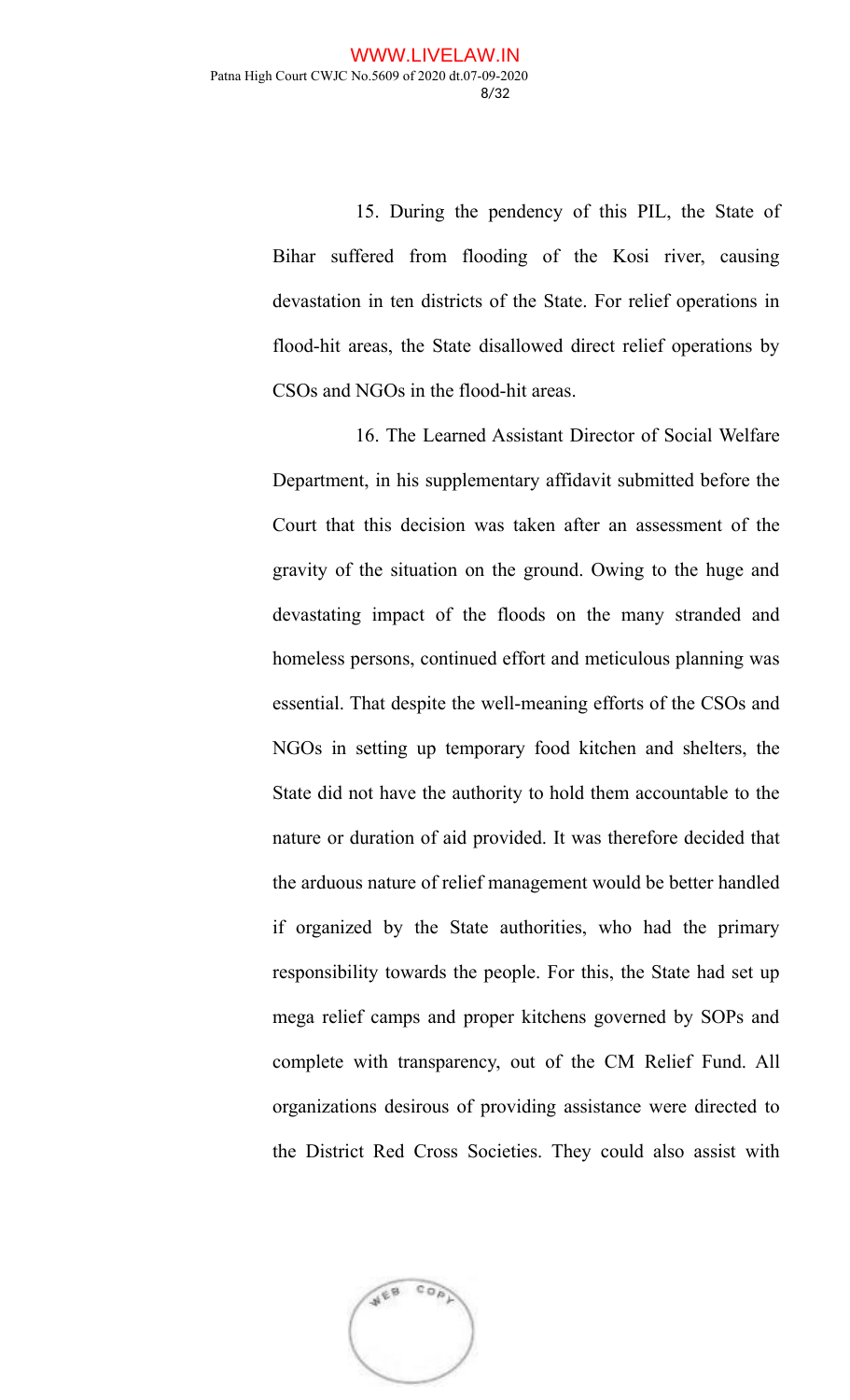training, capacity building, information, education and communication activities in the State. It was further reiterated that all citizens of the State of Bihar were being taken care of within the State machinery.

### **Opinion of Court**

17. We will now address the two issues before this Court.

18. The first one is the nature of the letter of NITI Aayog for involving CSOs and NGOs and whether it was binding on the State?

19. The National Institution for Transforming India, also called NITI Aayog, was formed via a resolution of the Union Cabinet on January 1, 2015. NITI Aayog is the premier policy 'Think Tank' of the Government of India, providing both directional and policy input.

20. An important evolutionary change from the past, NITI Aayog acts as the quintessential platform of the Government of India to bring States to act together in the national interest, and thereby fosters Cooperative Federalism.

21. The official website in its overview has made it clear that the role of NITI Aayog is that of think tank limited to giving directions and policy inputs which means that such

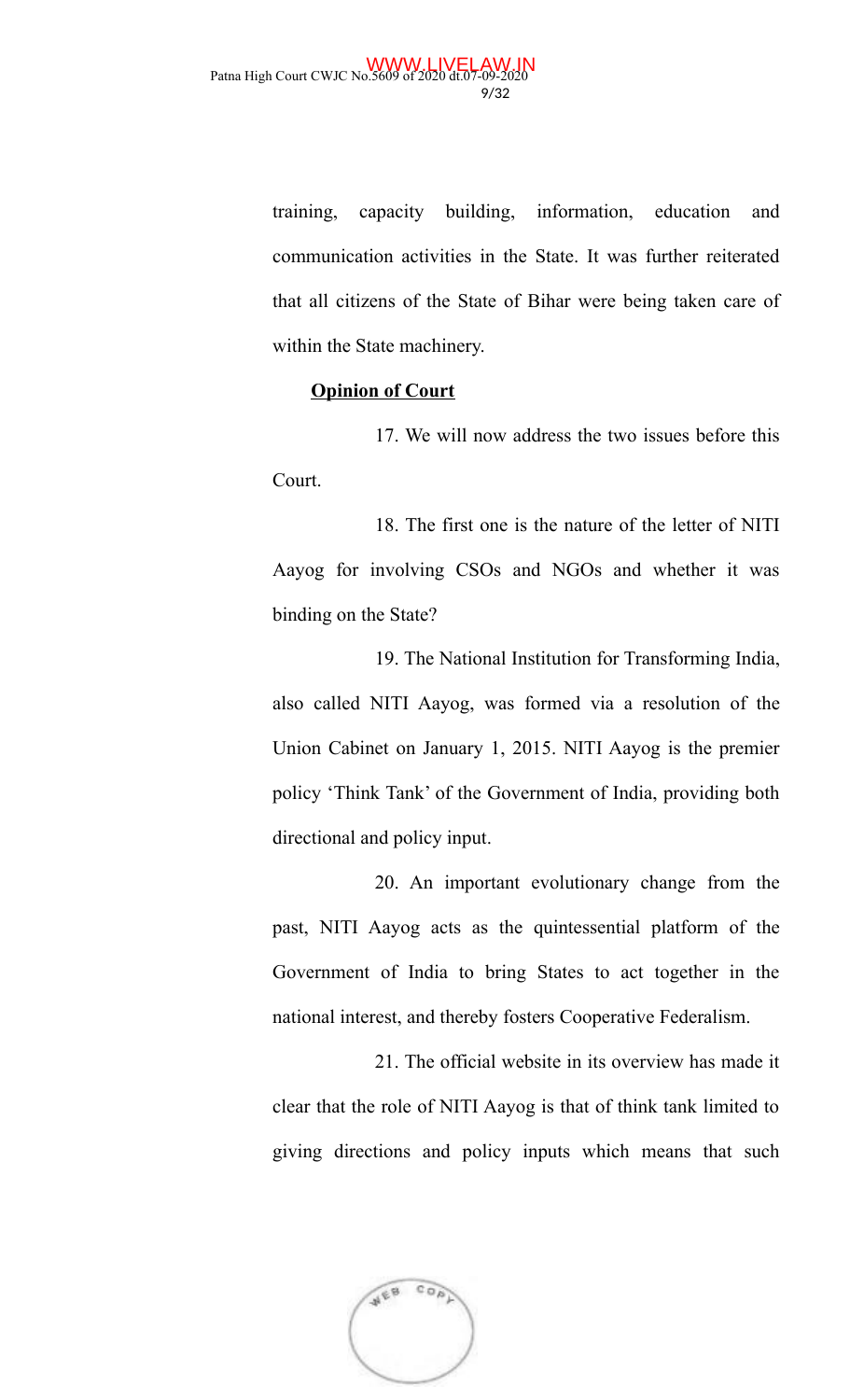directions/recommendations can be acceptable to the Central Government or State Government or may not be acceptable to the Central Government or State Government.

22. In connection to states, the function is limited to foster cooperative federalism through structured support initiatives and mechanisms with the States on a continuous basis, recognizing that strong States make a strong nation Government policies, guidelines, instructions, subject matter of the present *lis*, which have not been framed under any statute or provision of the Constitution of India, are not considered as statutory in nature, and are instead in the nature of executive instructions/administrative guidelines and compliance thereof cannot be enforced through courts.

23. The State has repeatedly asserted that these communication and/or guidelines issued by the NITI Aayog are purely advisory in nature and leave in the open to the State to adapt their own policies keeping in view the ground realities of the State. We are inclined to accept this view. The NITI Aayog is the premier policy 'Think Tank' of the Government of India providing the Government with both directional and policy inputs as well as technical advice on issues. However, the guidelines/ communication issued by the NITI Aayog,

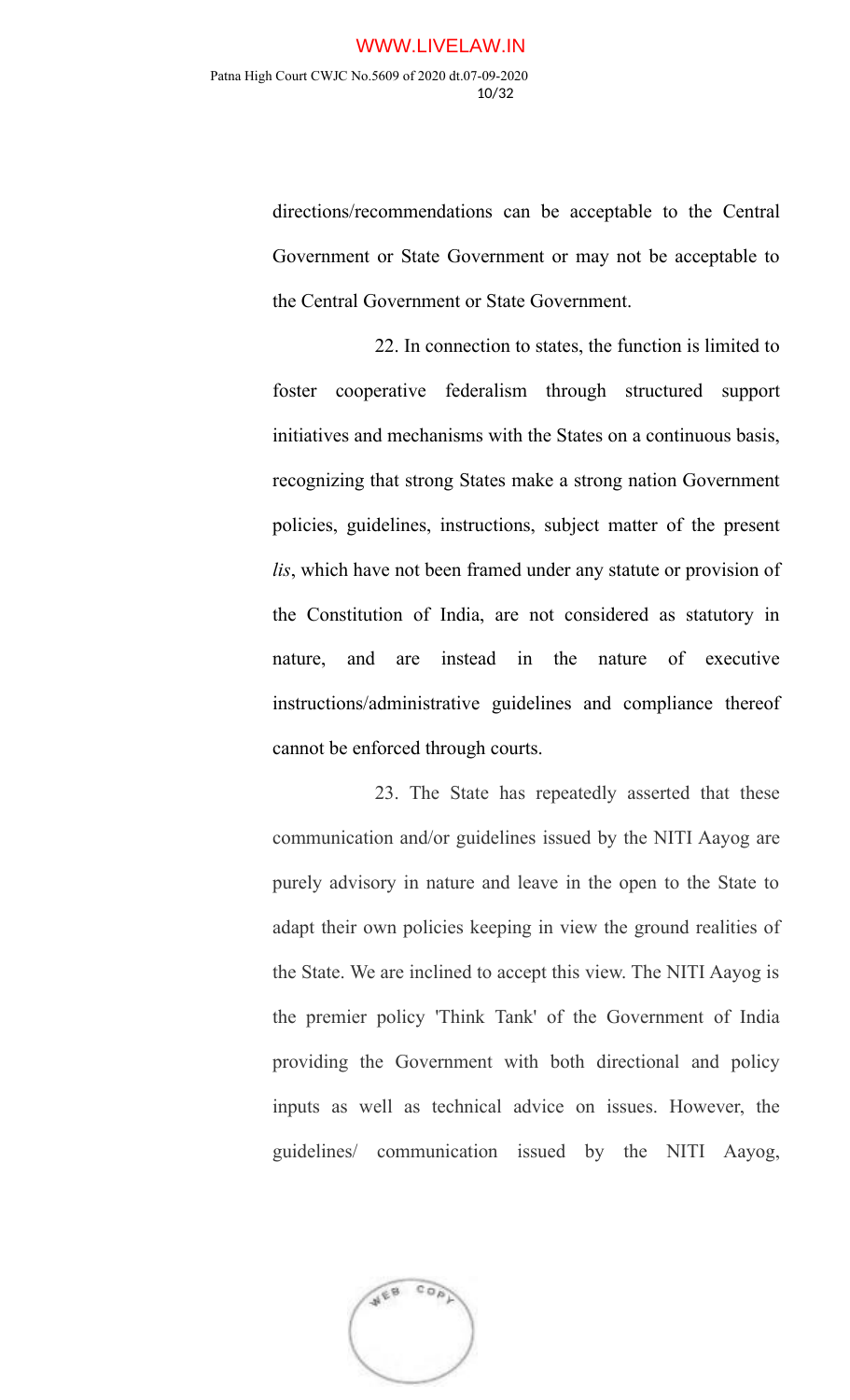specifically in the instant case, was not backed by any statutory authority.

24. In the case of **Poonam Verma v. Delhi Development Authority, (2007) 13 SCC 154, (Para 27),** the Hon'ble Apex Court held that guidelines by their very nature did not fall into the category of legislation, direct, subordinate or ancillary and therefore were advisory in nature.

25. This was also followed by the Hon'ble Apex Court in its recent decision **of Praneeth K v. University Grants Commission (UGC) 2020 SCC OnLineSC 592**, **(Para 66),** where the communication at issue was a letter of UGC directing universities to compulsorily conduct final examinations by a fixed date. The advisory nature of the guidelines issued by the UGC was vehemently argued before the Court. However, stating that guidelines/directions become binding when issued in exercise of statutory powers vested in the authority, it was held that the universities were mandated to adopt the guidelines.

26. The Supreme Court of India in **GJ Fernandez vs. State of Mysore & Ors. [AIR 1967 SC 1753]**, considered the question of whether the instructions contained in the Mysore Public Work Department Code, has statutory force or not. The Court held that in order for executive instructions to have the

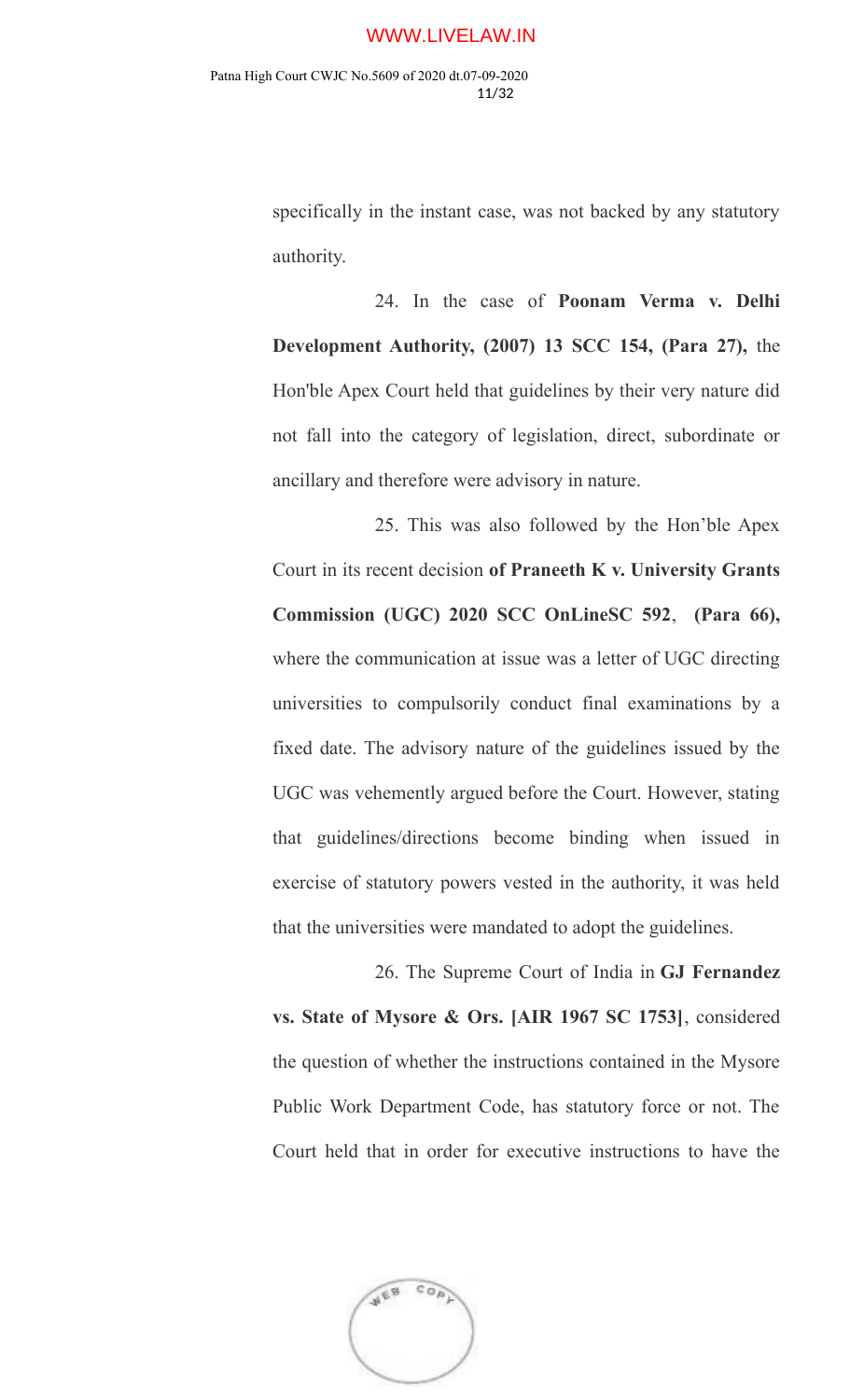force of statutory rules it must be shown that they have been issued either under the authority conferred on the State Government by some statute or under some provision of the Constitution provides, therefor. Since, in the present case, the code had not been issued either under the authority conferred on the State Government by some statute or under some provision of the Constitution, the Court held it to be in the nature of administrative instructions and not statutory rules. Such administrative instructions, which have no statutory force, can therefore confer no right on any member of the public to ask for a writ against Government by a petition under Article 226 of the Constitution.

27. In the instant matter, there is nothing in the letter of the NITI Aayog dated March 31, 2020, to show that it comes in the exercise of a statutory authority vested in the NITI Aayog.

28. In fact, it is the stand of the NITI Aayog itself that the letter to the state government was advisory in nature and not binding on the state government in view of the statement in para 8, 11 & 15 of the Counter Affidavit filed on behalf of UOI, Home Affairs under the signature of Sri Rajesh Budgujjar, Under

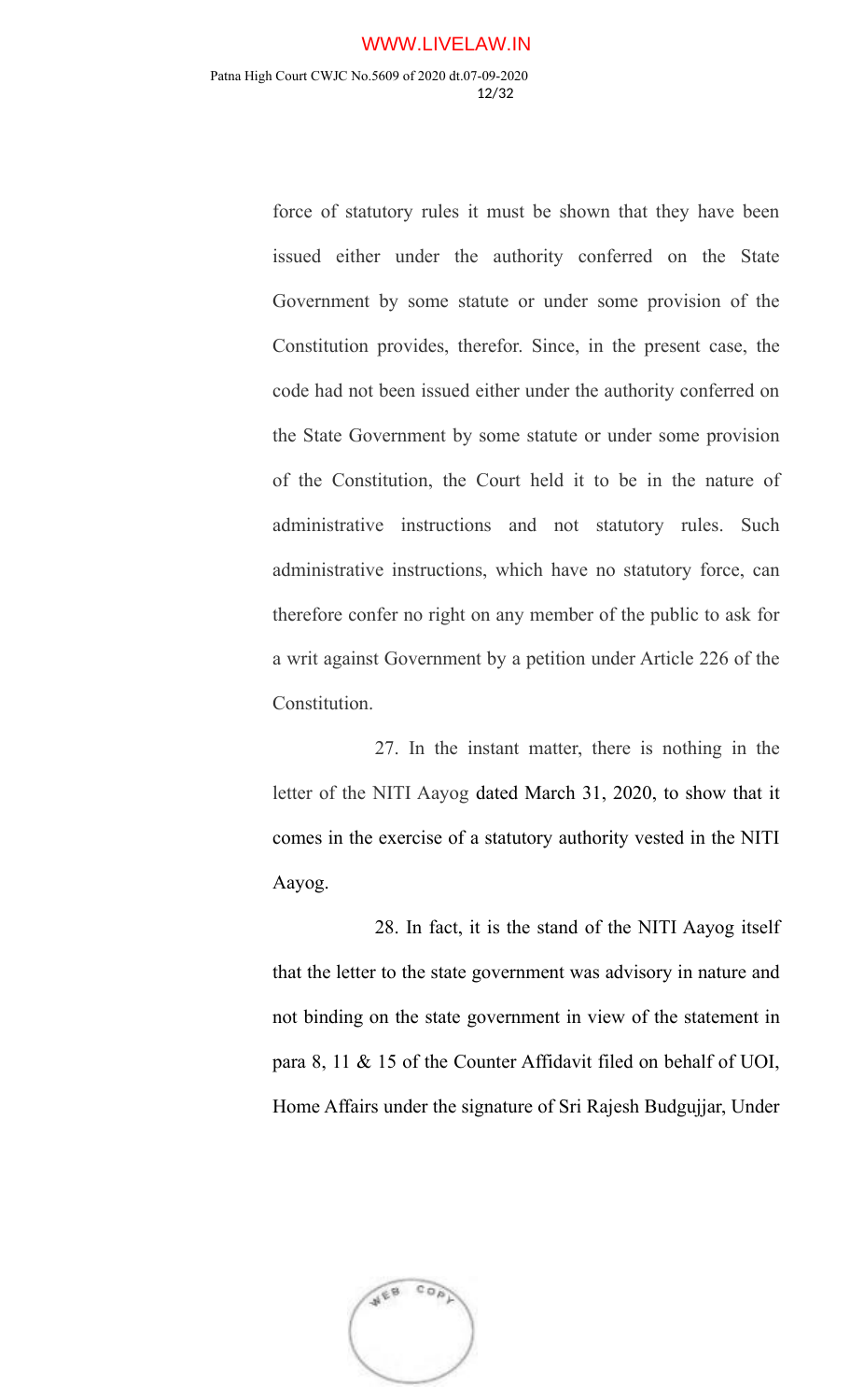Secretary, Foreign Division, Ministry of Home Affairs dated 13.05.2020.

29. We, therefore, agree with the State that they are free to formulate their own policy with respect to the engagement of CSOs and NGOs.

30. The second issue that remains for consideration now is whether the CSOs and NGOs have an enforceable right against the State to be engaged in relief operations.

31. At the outset, this Court has acknowledged the importance of the issue brought forth in the present petition. The pandemic has brought great hardships for the people, including loss of livelihood to a large number of people who now require assistance for their daily food and essential supplies. Undoubtedly, every person has a right to receive effective help, which ensures to them a right to life and livelihood guaranteed under Article 21 of the Constitution. This includes a right to food and other essentials. As aforementioned, in times of disaster, the civil Society has always stepped in to provide relief and assistance and has always worked towards ensuring socioeconomic rights of the most vulnerable. Therefore, it is a matter of significance that a continued relationship of mutual

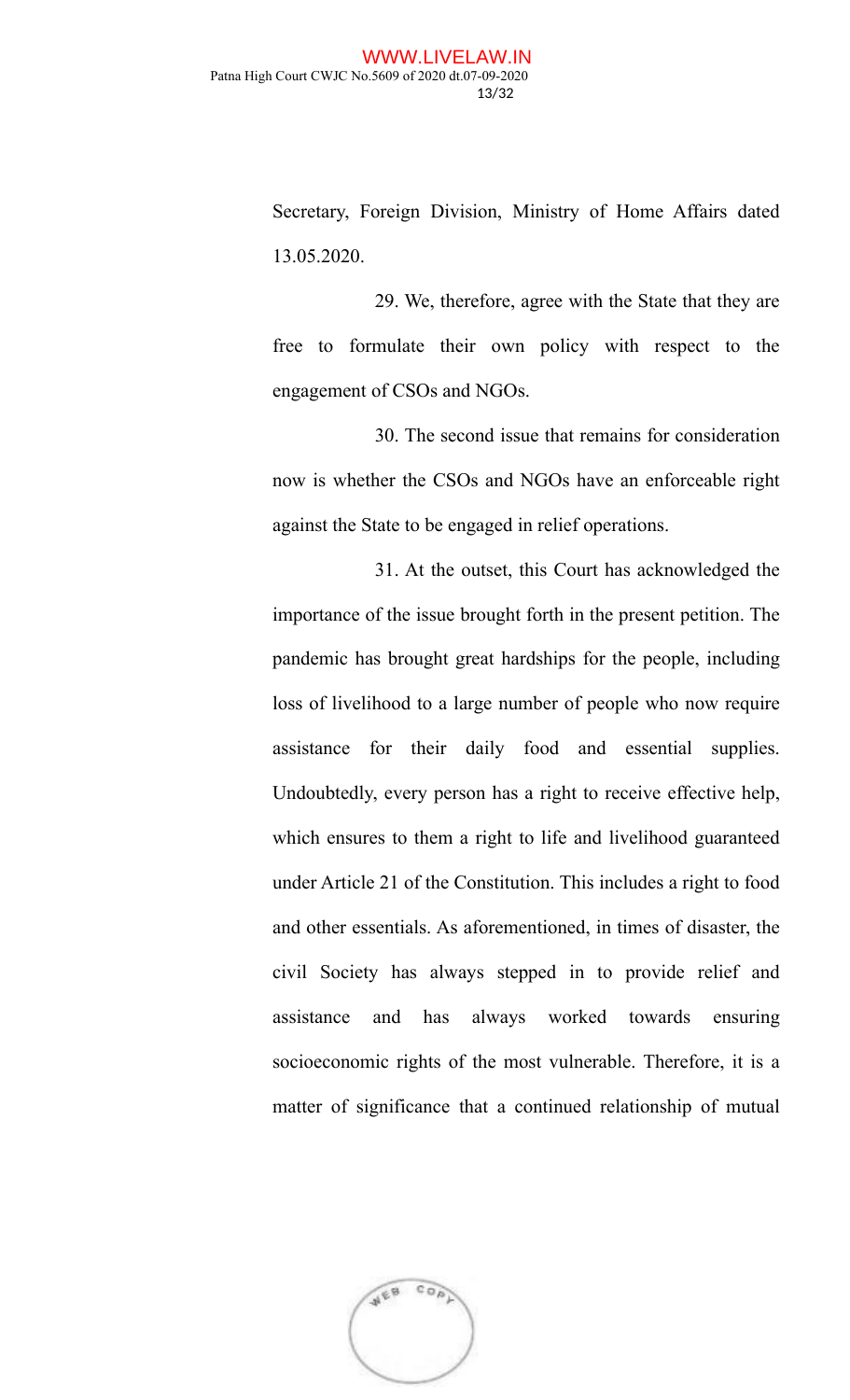trust exists between the State and these organizations in providing help to the needy.

32. The role of the civil Society in helping vulnerable groups and persons in need cannot be undermined. This also stands fully acknowledged by the Hon'ble Apex Court in the case of **Public Union for Civil Liberties (PUCL) v. State of T.N. (2004) 12 SCC 381**:

"5. In modern days civil Society is playing a greater role in nation building exercise. The commendable roles played by NGOs in very many situations strengthen the confidence of general public in NGOs. Always the State may not be in a position to reach out to the needy. As we have experienced in the past, civil Society could efficiently fill up this gap. Now it is time for more interaction between civil Society and State machinery in implementing social service schemes. The services of philanthropic organizations or NGOs could very well be utilized for rehabilitating released bonded labourers. State could give necessary financial assistance under proper supervision."

33. Here, we take a step back to discuss the overall

positive impact on governance that emerges when all stakeholders of Society are woven into the operations, essentially making the governance of the country a participative process.

### **Historical Perspective**

34. In India, Article 51-A (h) lays the foundation for participative governance under the Indian Constitution. By

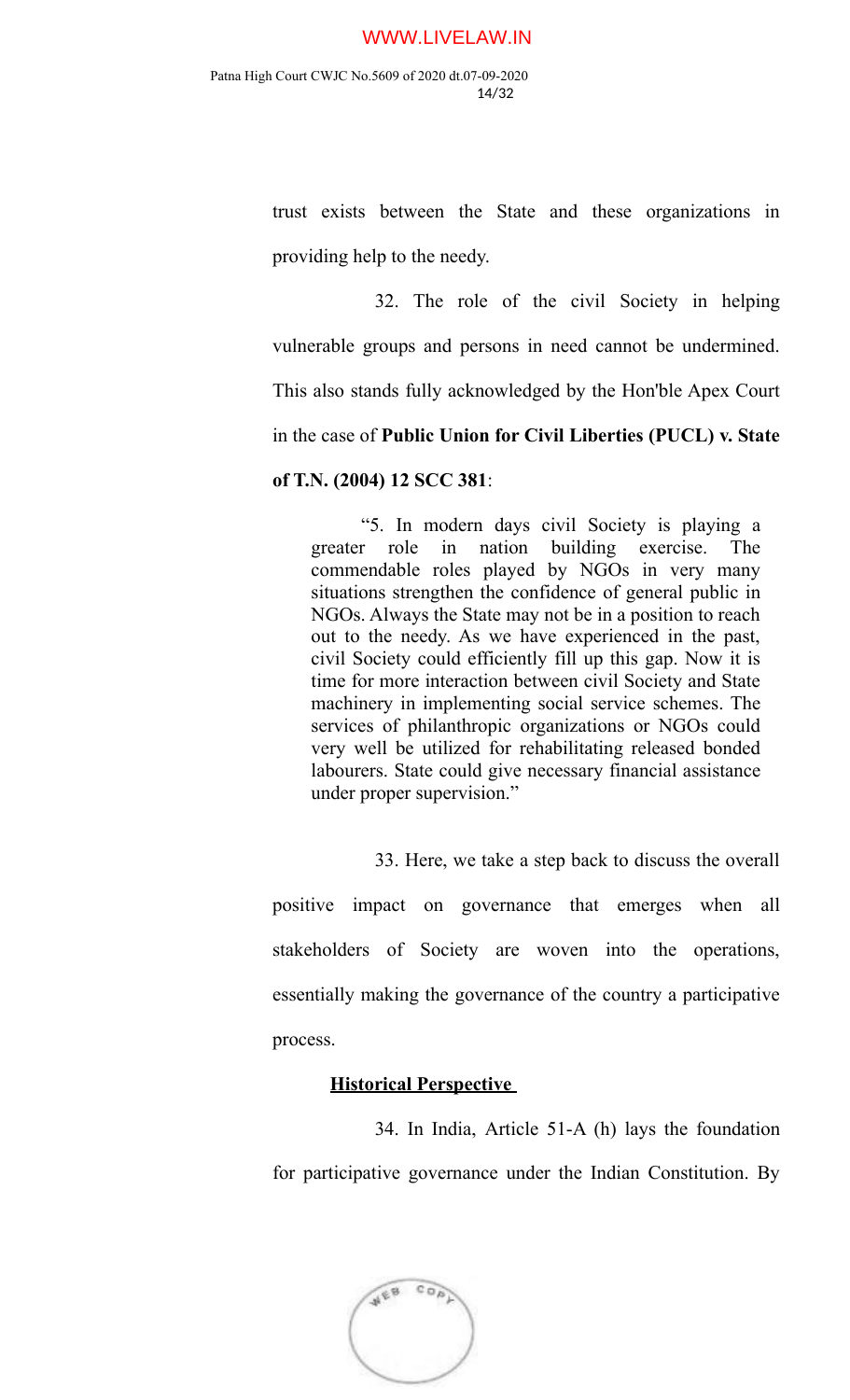providing that it is a fundamental duty of every citizen to develop "humanism" and a "spirit of inquiry and reform", the Constitution calls upon the citizens to better engage with the State. Fundamental duties were added to the Constitution by way of the 42nd Amendment to the Constitution. Although not appearing originally in the Constitution, the idea of participation of citizens in a democracy, as a fundamental duty of every Indian, is in no way alien to the Indian Society and culture. It has always been a guiding pillar for the forefathers of the nation as well as of the Constitution of India.

From Swami Vivekananda who observed that:

"It is the duty of every person to contribute in the development and progress of India",

to the father of the Nation, Mahatma Gandhi, who emphasized that every right came with a corresponding duty for the citizens:

"A duty well performed creates a corresponding right",

and the father of the Constitution, Shri B.R. Ambedkar, who observed that:

"Democracy is not merely a form of Government. It is primarily a mode of associated living, of conjoint communicated experience. It is essentially an attitude of respect and reverence towards our fellow men".

35. Citizen participation in a democracy has,

therefore been a guiding principle for the Indian democracy. This

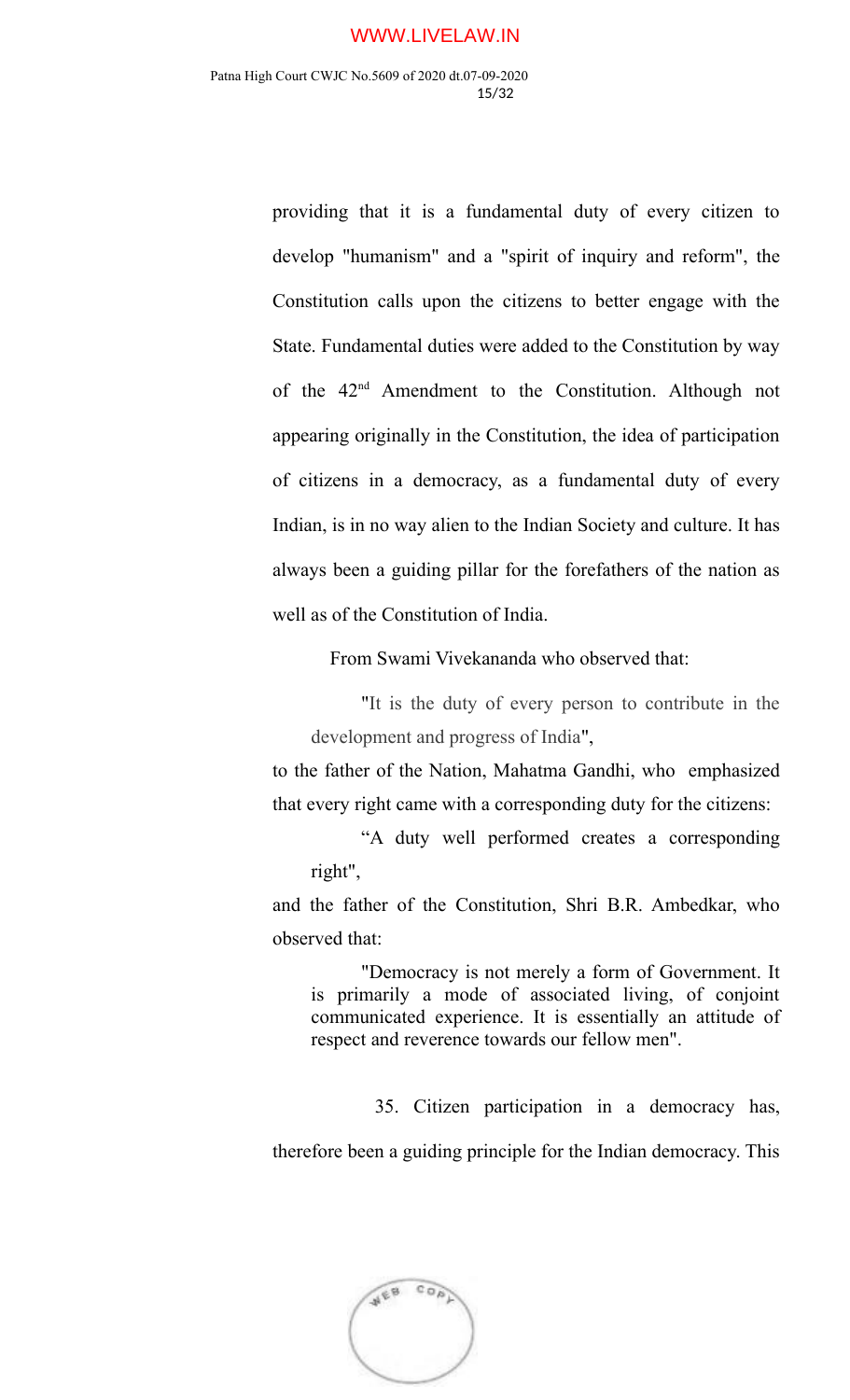can be ensured through the engagement of civil Society, as has been done by the Hon'ble Apex Court in various situations. It gives rise to an obligation and forms part of the rule of law of the country.

### **Part IV and Part IV-A of the Constitution of India**

36. Further placing reliance on Part IV and IV-A of the Constitution of India, Article 51 (c) makes directive principle for the State to foster respect for international law in the dealings of organized people:

"**51.** The State shall endeavour to—

… **(c)** foster respect for international law and treaty obligations in the dealings of organized peoples with one another;"

Further, Article 51A (h) makes it a fundamental duty

of every citizen to develop humanism, and a spirit of inquiry and reform:

"**51A.** It shall be the duty of every citizen of India

…(h) to develop the scientific temper, humanism and the spirit of inquiry and reform;"

(emphasis supplied)

37. In the case of **Vishaka v. State of Rajasthan**

**(1997) 6 SCC 241**, **(Para 7**) in reference to Article 51 (c), the Hon'ble Apex Court held that in the absence of domestic law



—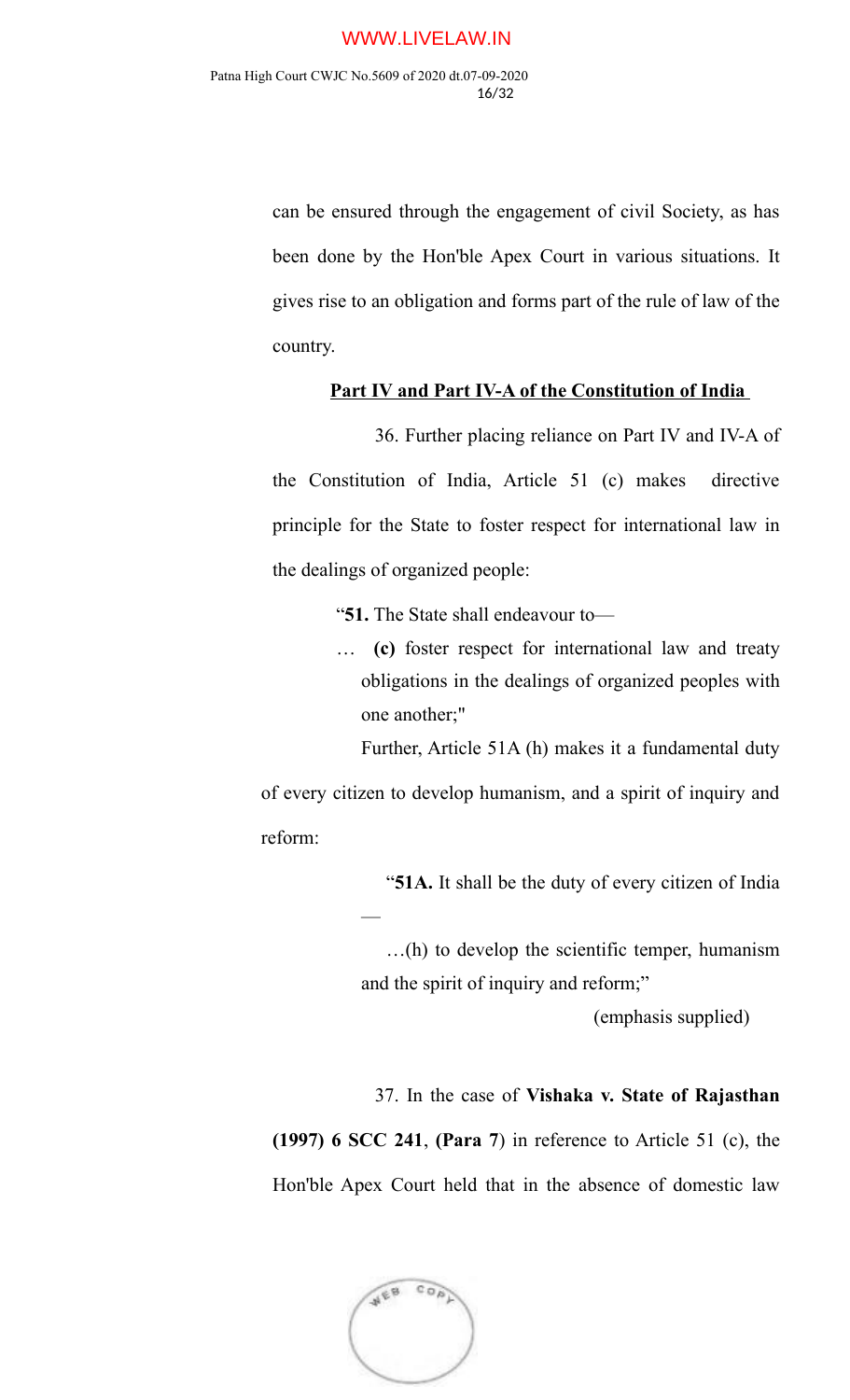occupying a field, to formulate effective measures, the contents of international conventions and norms would be significant in interpreting the guarantee of fundamental rights under the Constitution. The Court further held that it was accepted rule of judicial construction that due regard must be given to international convention and norms ought to be read into them when there is no inconsistency between them, and there is a void in domestic law.

38. This was further elaborated by the Hon'ble Apex Court in the case of **R.D. Upadhyay v. State of A.P. (2007) 15 SCC 337**, **(Para 41),** where the Court observed that international conventions become enforceable when they elucidate and effectuate fundamental rights, and would be read as part of domestic law, so long as there was no inconsistency between the international convention and domestic law.

39. Most recently, the Hon'ble Apex Court in the case of **K.S. Puttaswamy v. Union of India (2017) 10 SCC 1, (Para 154)** has also observed the need for fostering respect for international law in domestic policies, stating that**:**

**"154.**…India is a responsible member of the international community and the Court must adopt an interpretation which abides by the international commitments made by the country particularly where its constitutional and statutory mandates indicate no deviation. In fact, the enactment of the Human Rights Act

 $CO<sub>0</sub>$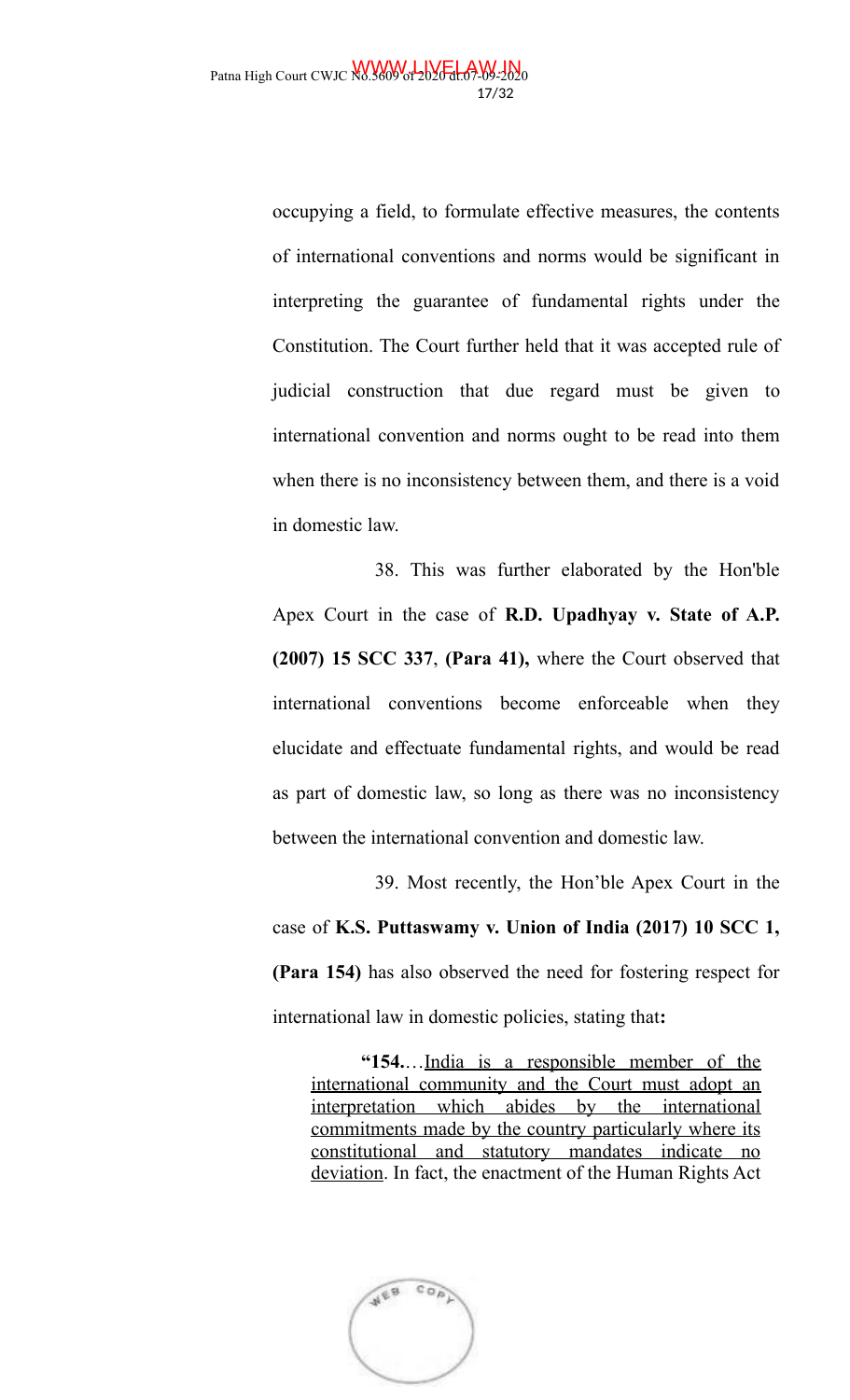by Parliament would indicate a legislative desire to implement the human rights regime founded on constitutional values and international conventions acceded to by India."

### (emphasis supplied)

40. From the cases discussed above, it is clear that international norms can be enforced as part of domestic law where the domestic law is silent on the issue when they correspond to fundamental rights of citizens under the Constitution, by way of Article 51 (c). However, at present, the issue before us is solely whether the State can be directed, by way of mandamus, to include CSOs and NGOs in the folds of relief operations across the State of Bihar, for the enforcement of Article 51 (c).

## **International Perspective**

41. Internationally, for some States, the prerogative of participative governance forms a part of their Constitution.

## **South Africa**

42. South Africa's commitment to include citizens and members of civil Society is reflected as part of clauses in the Constitution of South Africa. In terms of both decision-making and governance, participatory democracy is established. Under Chapter 4, it stipules that:

"**57.** (1) The National Assembly may—

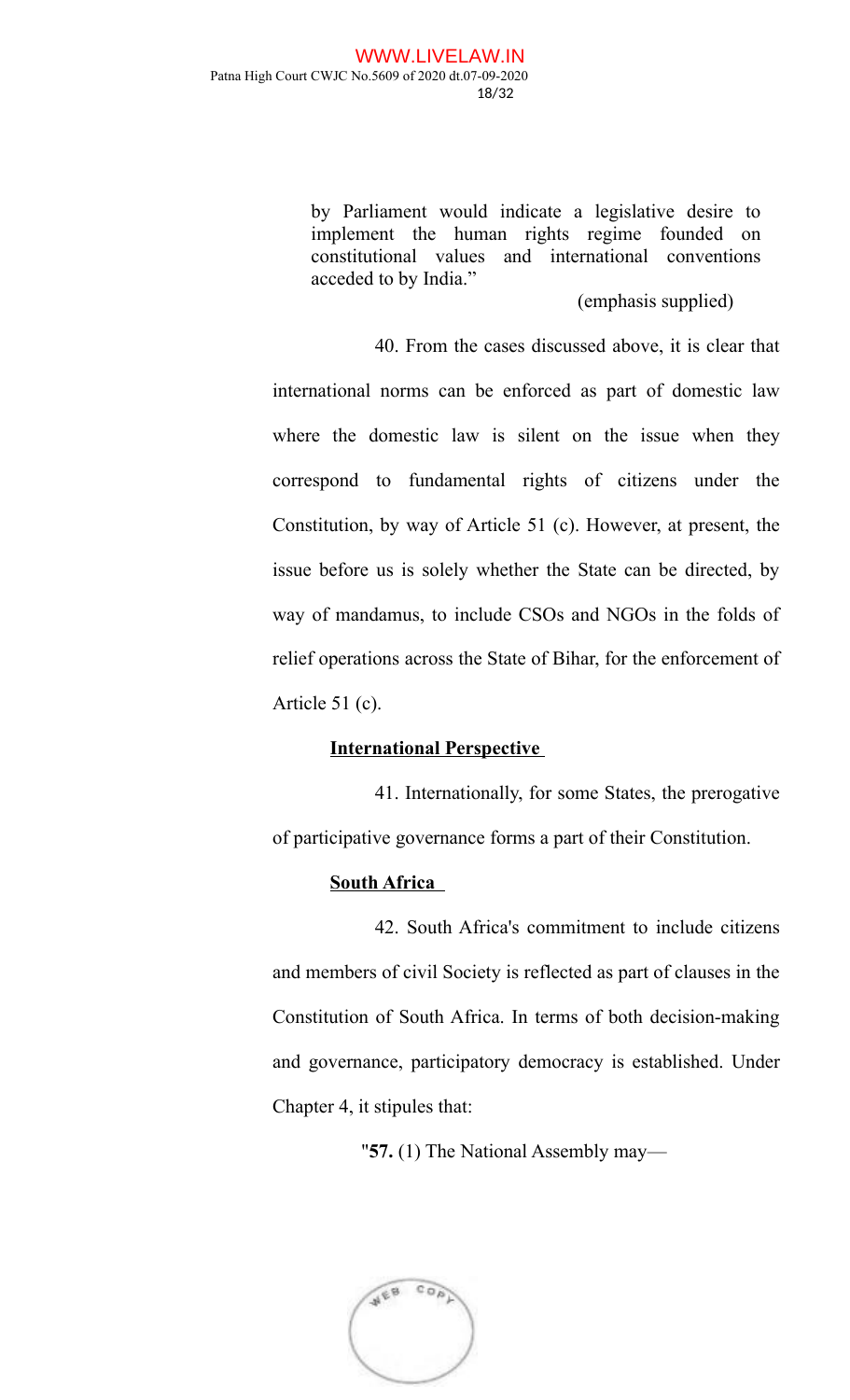[...] (b) make rules and orders concerning its business, with due regard to representative and participatory democracy, accountability, transparency and public involvement"

43. Identical clauses guide the rule-making power

of the National Council of Provinces (Section 70) and the rule-

making power of the provincial legislature (Section 116). The

Constitution also provides that civil society members be part of

Committee that provide recommendation on legislations.

(Section 193(6)).

44. Further, the Constitution under Chapter 7

provides for a participatory governance.

"**152.** (1) The objects of local Government are—

[...] (e) to encourage the involvement of communities and community organizations in the matters of local government"

### **European Union**

45. The Treaty on Functioning of the European

Union (TFEU), which is one of the two treaties forming the constitutional basis of the European Union, by way of its Article 15 provides that:

"**25.** 1. In order to promote good governance and ensure the participation of civil Society, the Union's institutions, bodies, offices and agencies shall conduct their work as openly as possible"

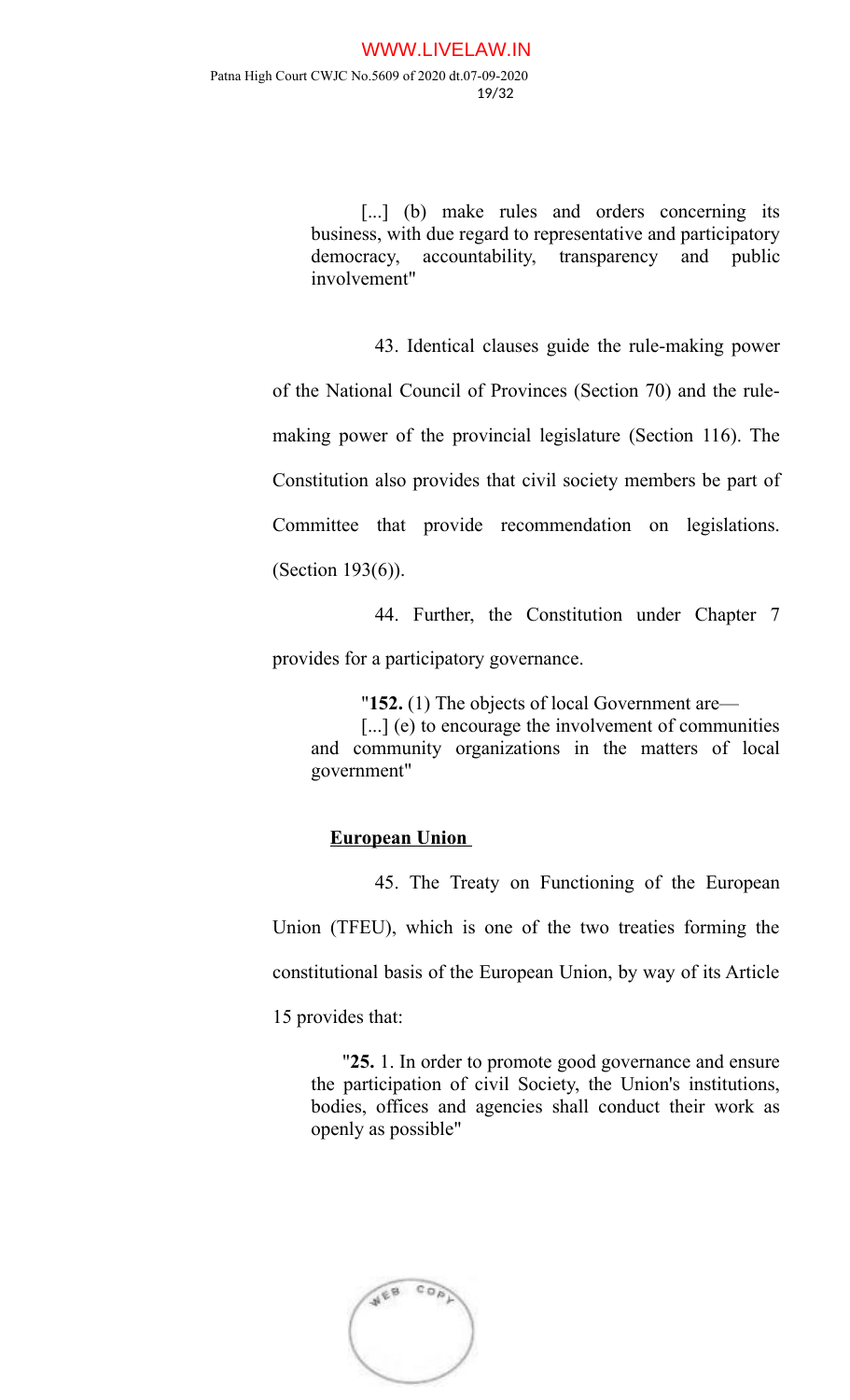46. Under Article 300, provide that civil Society be

part of the Union advisory bodies:

"**300.** [...] 2. The Economic and Social Committee shall consist of representatives of organizations of employers, of the employed, and of other parties representative of civil Society, notably in socioeconomic, civic, professional and cultural areas"

47. On perusal of the general international perspective on the engagement of CSO and NGOs, we see that the United Nations and its various wings have close working relations with NGOs and CSOs, which supplement their efforts in carrying out actions in furtherance of their mandates, and for assistance in humanitarian interventions for States. The guidelines of the WHO in its Covid-19 preparedness strategies, direct all countries to establish national strategies and implement National Action Plans, and one of the core pillars of the plans highlights the need for coordination and planning efforts, which included interventions by NGOs and CSOs. The United Nations in its Report titled, *Shared Responsibility, Global Solidarity: Responding to the Socioeconomic Impacts of Covid-19* from March 2020, established that to accelerate the global response to Covid-19, the involvement of and partnerships with civil society organizations and community-based organizations was pivotal.

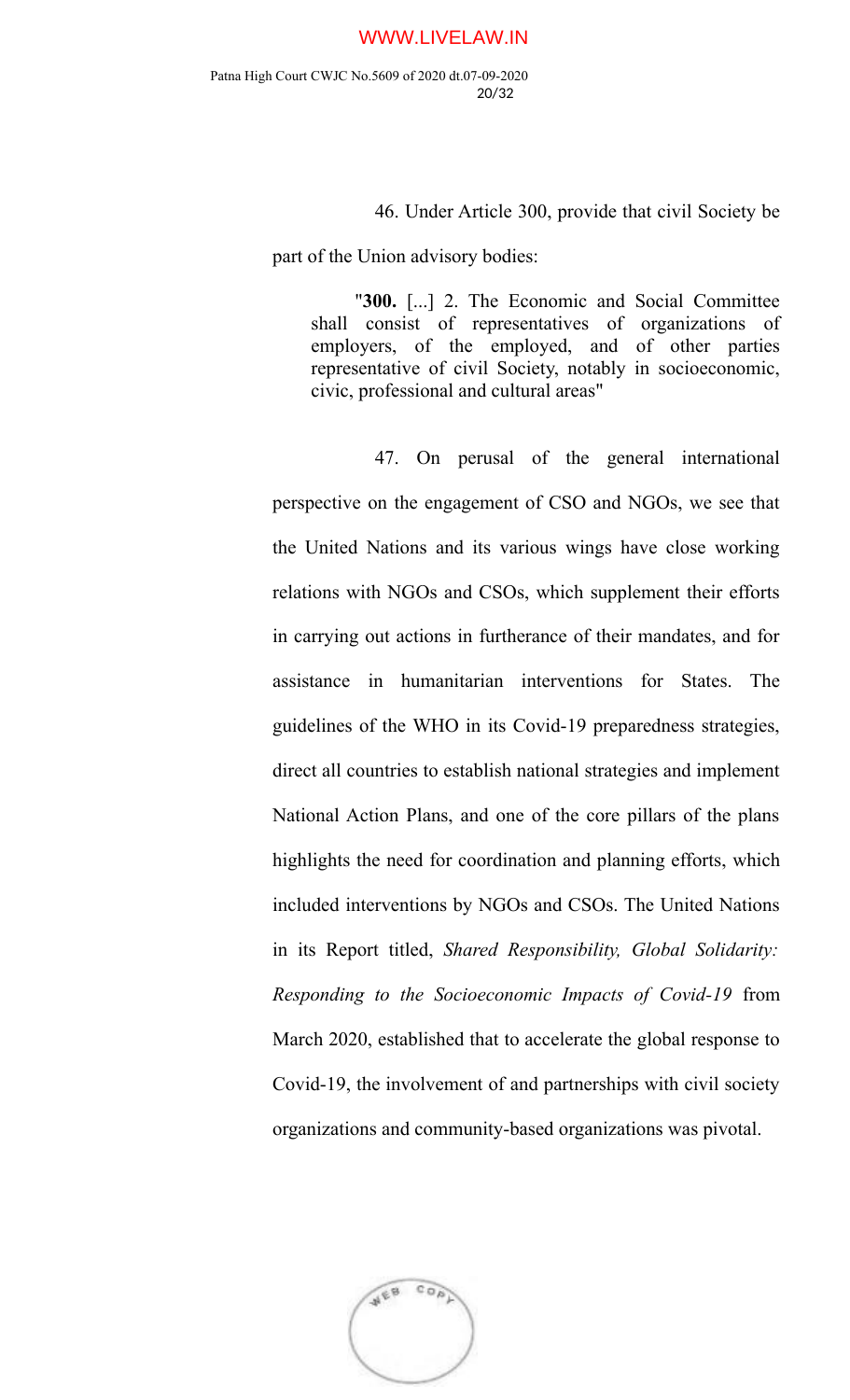# **Good Governance and** *Salus Populi (Est) Suprema Lex*

48. The concept of governance encompasses the decision-making, policy-making and implementation processes in Society. Good governance directly flows from this concept of governance and consists of ensuring the rule of law, effectiveness and accountability in governance processes.

49. In the case of **Manoj Narula v. Union of India (2014) 9 SCC 1**, **(Para 74-76)** the Hon'ble Apex Court was pleased to invoke the maxim of *Salus Populi (est) suprema lex*, to stress that in a democracy, it was the public interest that is at the heart of good governance. The Court observed that the principle of constitutional morality means for all to bow down to the norms of the Constitution. Constitutional morality guided the institution building in the country. It stood as the bedrock on which the Constitution of India, a living instrument with capabilities of enormous dynamism, could grow in hand with the progression in Society. Holding that good governance was a facet of constitutional morality, the Court observed that:

"82. In a democracy, the citizens legitimately expect that the Government of the day would treat the public interest as primary one and any other interest secondary. The maxim *salus populi suprema lex*, has not only to be kept in view but also has to be revered. The faith of the people is embedded in the root of the idea of

 $CO<sub>0</sub>$ WEB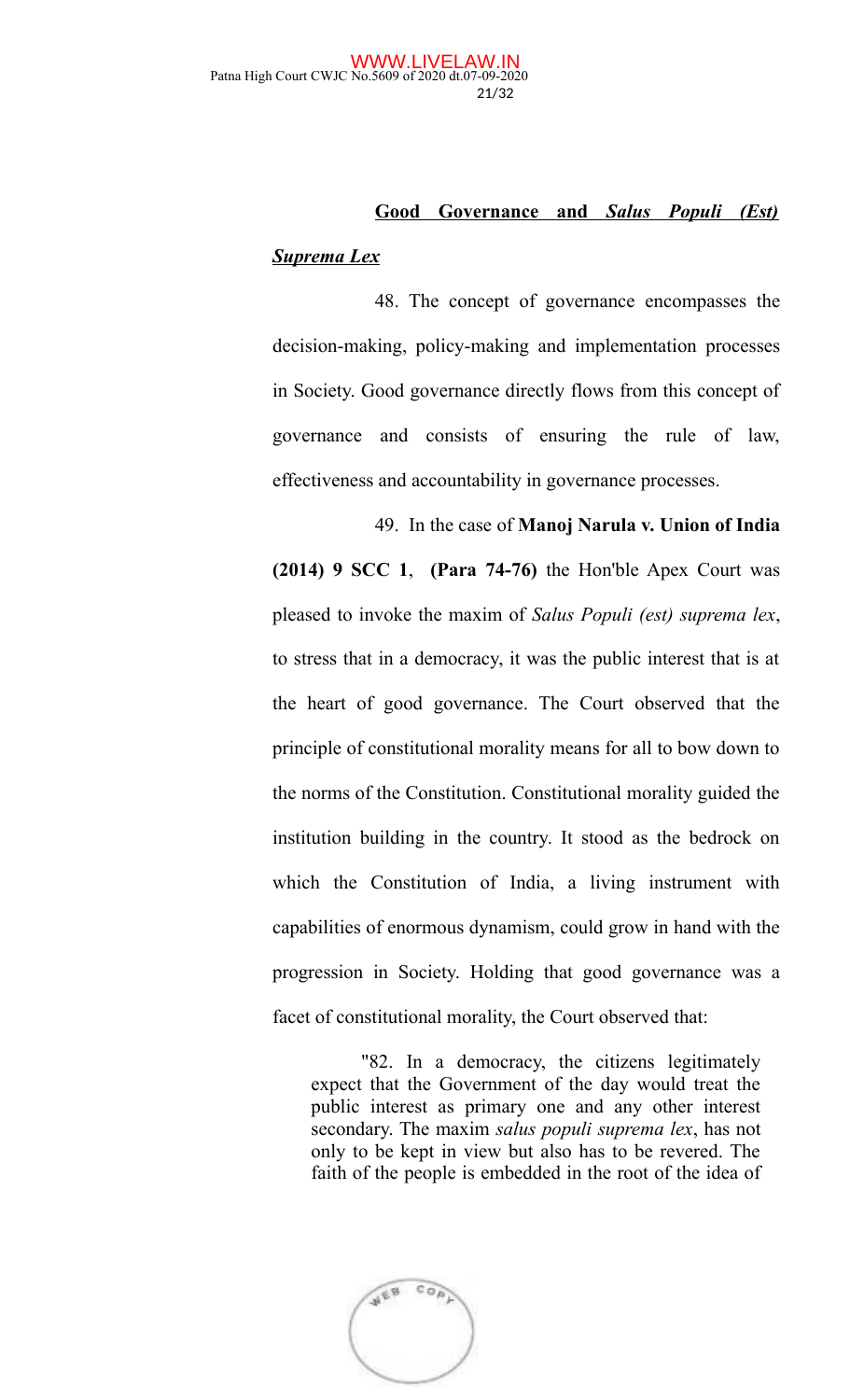good governance which means reverence for citizenry rights, respect for fundamental rights and statutory rights in any governmental action, deference for unwritten constitutional values, veneration for institutional integrity, and inculcation of accountability to the collective at large. It also conveys that the decisions are taken by the decision making authority with solemn sincerity and policies are framed keeping in view the welfare of the people, and including all in a homogeneous compartment. The concept of good governance is not a Utopian conception or an abstraction. It has been the demand of the polity wherever democracy is nourished. The growth of democracy has been dependent upon good governance in reality and the aspiration of the people basically is that the administration is carried out by people with responsibility with service orientation."

50. The Hon'ble Apex Court has time and again reiterated the maxim of *Salus Populi (est) suprema lex,* upholding that regard for public welfare was the highest law. [**Sayyed Ratanbhai Sayeed v. Shirdi Nagar Panchayat (2016) 4 SCC 631**, **(Para 59), State of Haryana v. Eros City Developers Pvt Ltd (2016) 12 SCC 265**, **(Para 16), Lala Ram v. Union of India (2015) 5 SCC 813, (Para 8), G Sundarrajan v. Union of India (2013) 6 SCC 620 and others (Para 226)**]

51. In the case of **Ramlila Maidan Incident, In Re**

**(2012) 5 SCC 1**, the Court observed that fundamental rights, directive principles and fundamental duties had to be seen together to ensure good governance and action in the public interest:

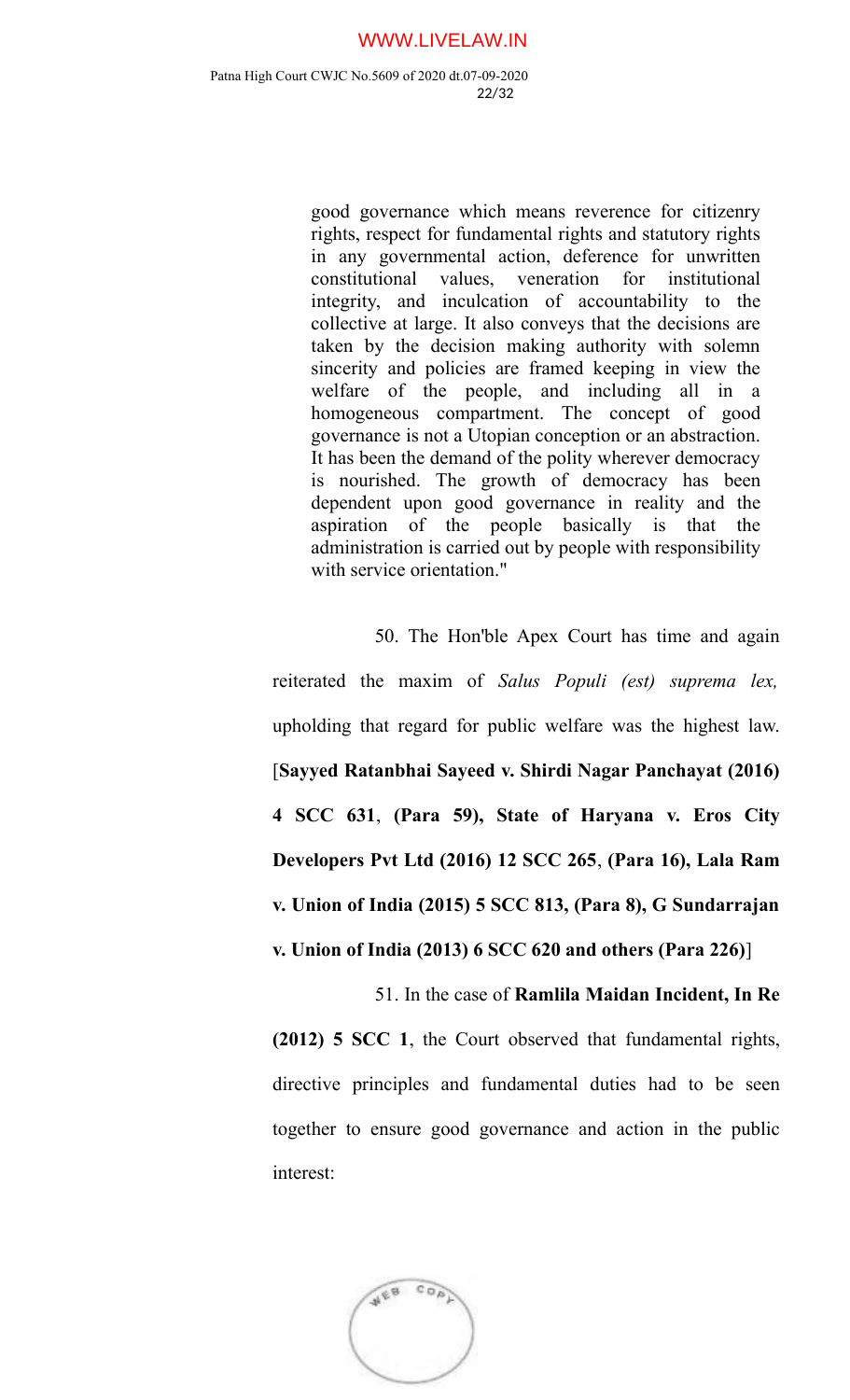"22. Thus a common thread runs through Parts II, IV and IV-A of the Constitution of India. One part enumerates the fundamental rights, the second declares the fundamental principles of governance and the third lays down fundamental duties of citizens. While interpreting any of these provisions, it shall always be advisable to examine the scope and impact of such interpretation on all the three constitutional aspects emerging from these Parts."

### 52. In the case of **Charan Lal Sahu v. Union of**

**India (1990) 1 SCC 613,** the Hon'ble Apex Court observed that:

"63. ...It is comprehended in the maxim *salus populi suprema lex* - regard for public welfare is the highest law. It is not a rule, it is an evolution. This power has always been as broad as public welfare and as strong as the arm of the State, this can only be measured by the legislative will of the people, subject to fundamental rights and constitutional limitations. ..."

53. The United Nations Development Program (UNDP) has stressed on eight characteristics that would ensure good governance in any State, these are  $-$  (i) participatory, (ii) consensus-oriented, (iii) accountable, (iv) transparent, (v) responsive, (vi) effective and efficient, (vii) equitable and inclusive and (viii) follows the rule of law.

# **Participative Governance and the Engagement**

### **of Civil Society in Welfare Operations**

54. The first and foremost in the UNDP's list is a participative and consensus-oriented approach. This is what we

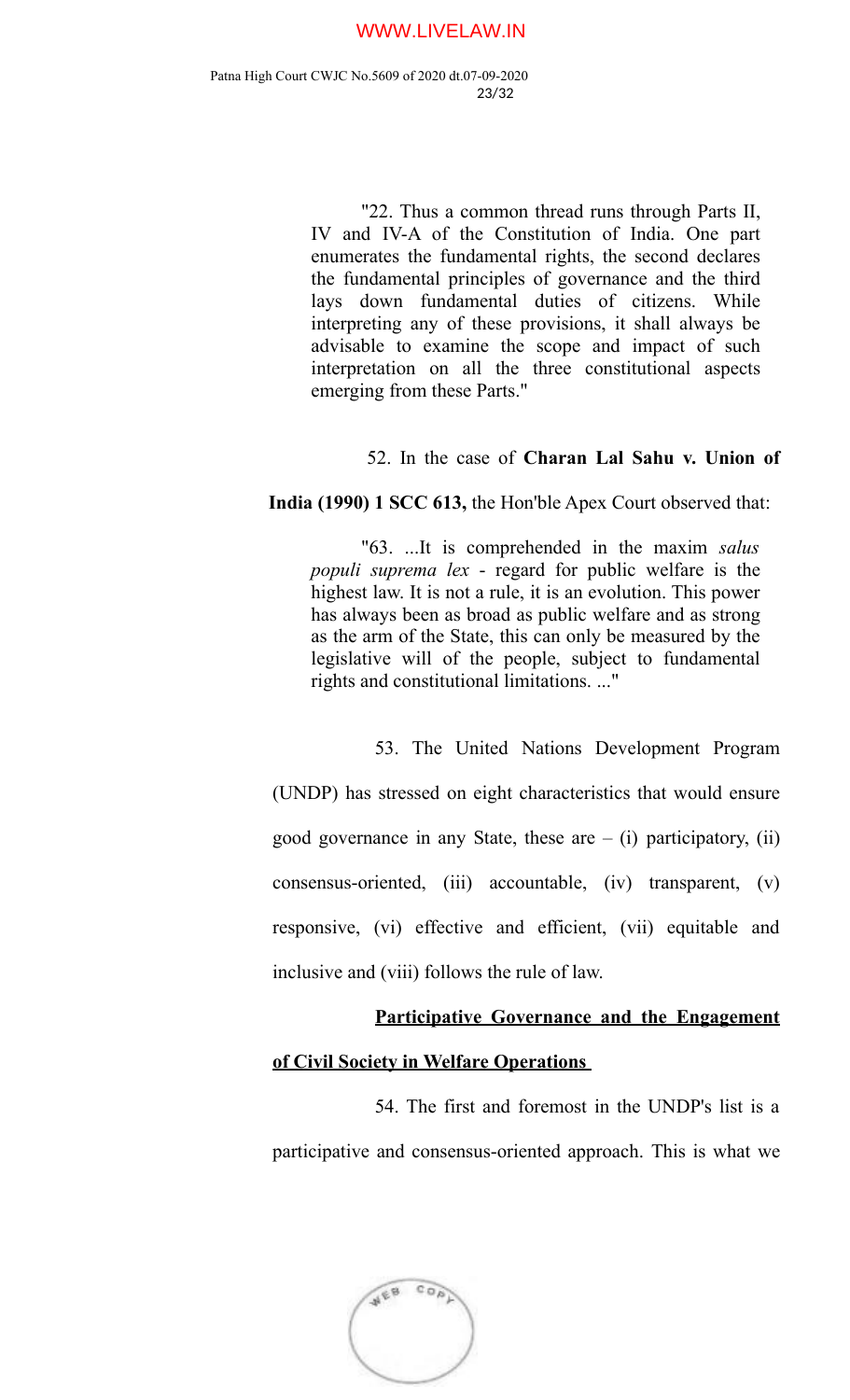refer to as participative governance. Thus, in a democracy, good governance and public interest, can best be ensured only with the involvement of the various stakeholders and institutions, including the participation of citizens and the civil Society.

55. Active citizen participation is the hallmark of a vibrant democracy. The Hon'ble Apex Court has time and again stressed on the need for the State to involve and engage members of civil Society in their endeavours. A Governmentcitizen partnership ensures accountability, transparency and the welfare of the people. The State cannot act in isolation, more so when dealing with the needs, the welfare of the people on the ground and it comes in the best interest of the welfare of the people to have a participative engagement in governance processes.

56. In a plethora of cases, the Hon'ble Apex Court has recognized the role of civil Society in ensuring good governance in the country. Over the years the Court has directed the State to engage the civil society organizations in their efforts to ensure utmost welfare of numerous vulnerable groups [**K.S. Puttaswamy(Aadhar) v. Union of India, (2019) 1 SCC 1, (Para 1403), Videos of Sexual Violence & Recommendations, In Re (2018) 15 SCC 551 (Para-103), (Para 103), National**

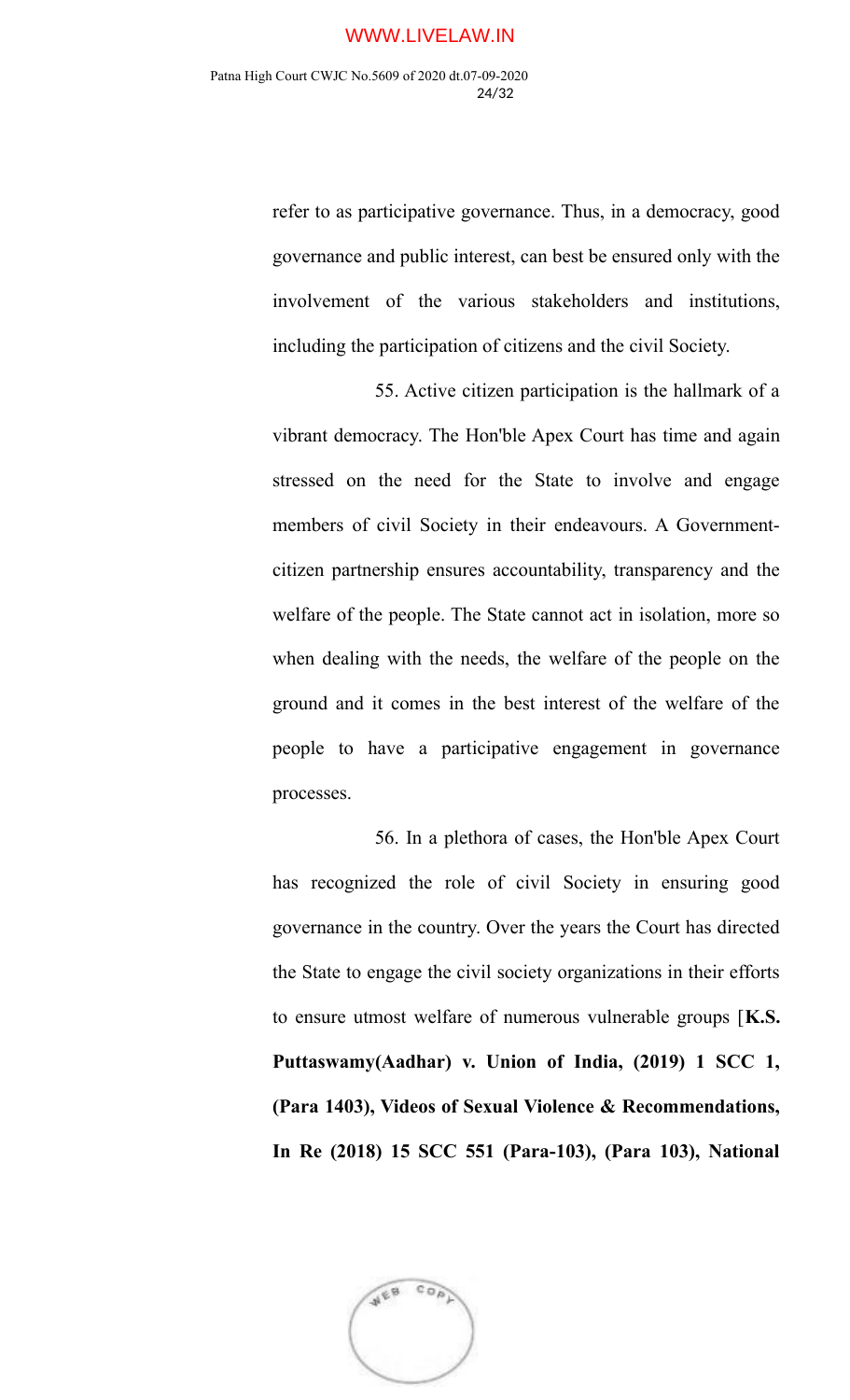**Campaign Committee for Central Legislation on Construction Labour (NCC-CL) v. Union of India (2018) 5 SCC 607 (Para 12 of Annexure-1, order dated November 10, 2017), Rajesh Sharma v. State of U.P. (2018) 10 SCC 472 (Para-18) (Misuse of Section 498A of the IPC), Sampurna Behrua v. Union of India (2018) 4 SCC 433, ( Para 64 & 94.3) (Implementation of Juvenile Justice Act), Exploitation of Children in Orphanages in Tamil Nadu, In Re, (2017) 7 SCC 578, (Para 25 & 97) Bachpan Bachao Andolan v. Union of India (2011) 5 SCC 1, (Para- 55) and Public Union for Civil Liberties (PUCL) (supra) (Para 5 & 6) (Rehabilitation of Bended Labour)**].

57. In another set of cases, the Hon'ble Apex Court has directed involvement of civil Society through their participation in expert committees that help monitor and aid the policy-making actions of the State [**In Re, Outrage as Parents End Life after Child's Dengue SMW (C) No. 1/ 2015, S Rajaseekaran (II) v. Union of India, (2018)13 SCC 516 (Road safety committees) (Para 94.6), Exploitation of Children in Orphanages, In Re (supra), E.R. Kumar v. Union of India (2017) 12 SCC 779 (Committees for ensuring construction**

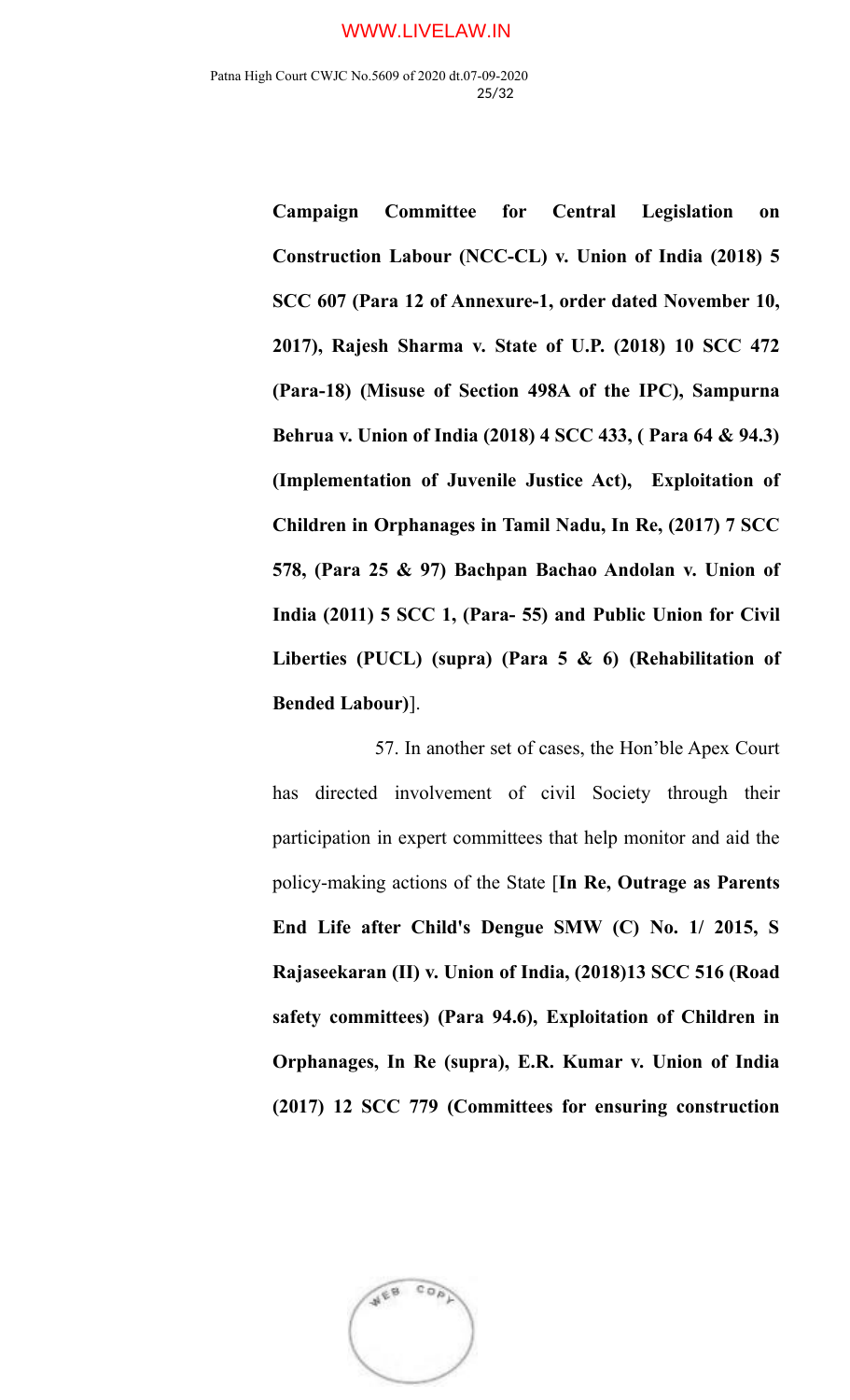## **and operation of night shelter)] (Para 12 of the order dated**

### **December 12, 2014 (2017) 12 SCC 785).**

58. In **K.S. Puttaswamy(Aadhar) v. Union of**

**India (5-J) (supra),** the Hon'ble Apex Court observed the need

for civil Society's continuous engagement for better outcomes

where a project as essential as Aadhar is concerned, as:

"1403. ...Hearing the voices of civil Society must be an integral part of the structural design of a project, such as Aadhar. In the absence of credible mechanism to receive and respond to feedback, the State has to depend on its own personnel who may not always provide reliable and candid assessments of performance and failure."

## 59. In **National Campaign Committee for**

**Central Legislation on Construction Labour (NCC-CL) (supra)**, **(Para 12)** the Court in its orders observed that the engagement of NGOs that worked on the ground was critical to ensure effective management and implementation of statutory provisions for construction labour.

# 60. In **Sampurna Behrua (supra)**, **(Para 62)** the

Court expressed a pressing need for coordination between the State and civil Society through NGOs, to form institutions (State Child Protection Society and District Child Protection Units), that would discharge the wide-ranging functions under the Juvenile Justice Act.

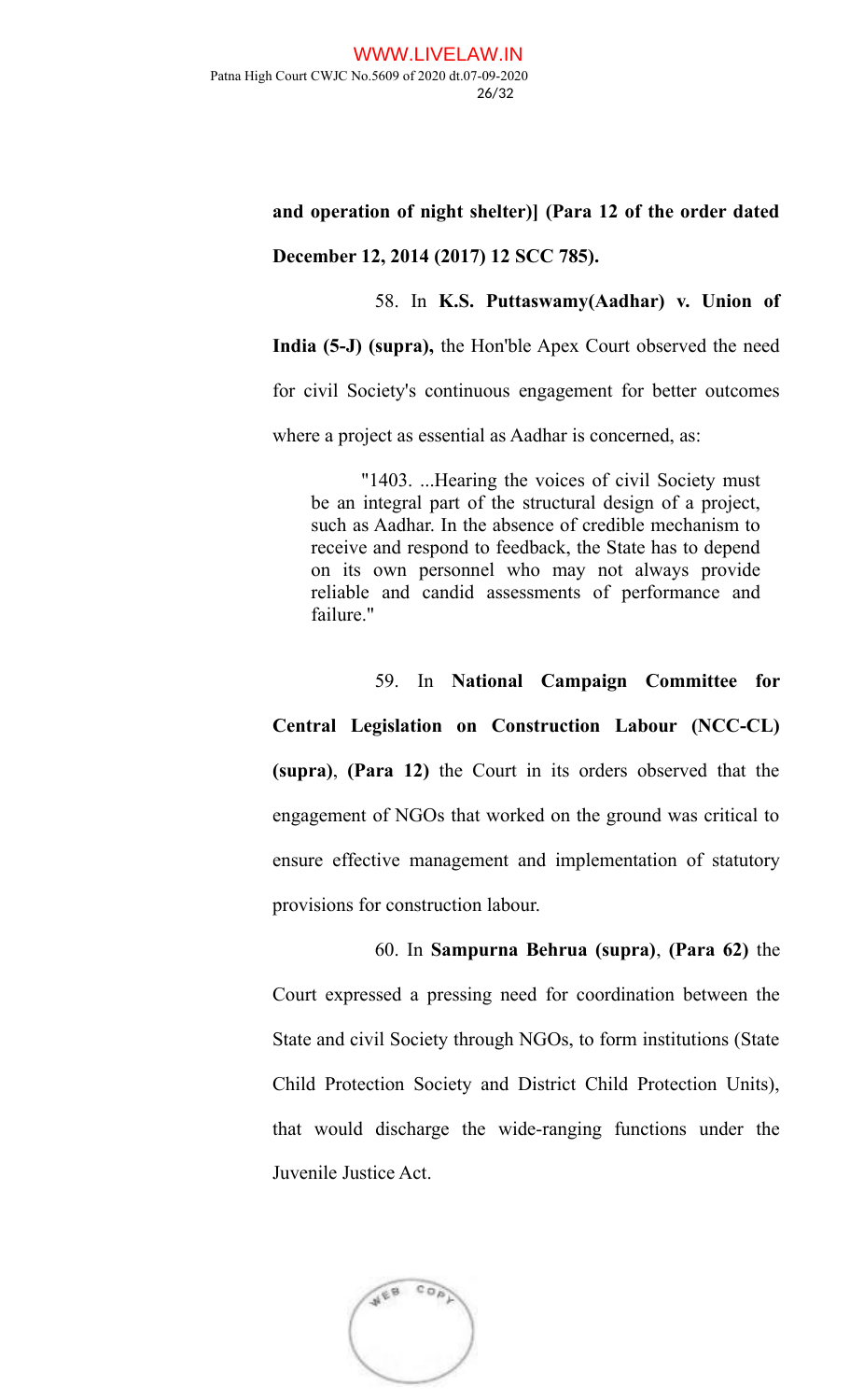### 61. In **S Rajaseekaran (II) (supra)**, **(Para 94.6)**

the Hon'ble Apex Court was faced with the issue of an increasing number of deaths by road accidents. To deal with the issue, the Court had directed the appointment of Road Safety Committee that made recommendations. One recommendation of the Committee which was adopted by the Court was the Constitution and setting up of Road Safety Councils and District Road Safety Committees by the State Governments within the specified timeframe. The role of the District Committees was to hold regular and periodic meetings to review road safety issues and take corrective measure. The Court agreed that it was essential to include members of Civil Society from the district as part of the Committee.

# 62. In **E.R. Kumar (supra), (Para 12),** the Hon'ble

Apex Court upheld the right to food, shelter and basic amenities, directing the State to plan for construction and operation of night shelters for the homeless persons through Committees constituted for the purpose. The Court observed that it was essential for the nomination of civil society members who would best know the needs on the ground. The Court stated that:

"12. We expect that the Civil Society representatives will be dispassionately nominated by the Hon'ble Minister, Housing and Urban Poverty Alleviation as mentioned in the document."

AEB  $CO<sub>0</sub>$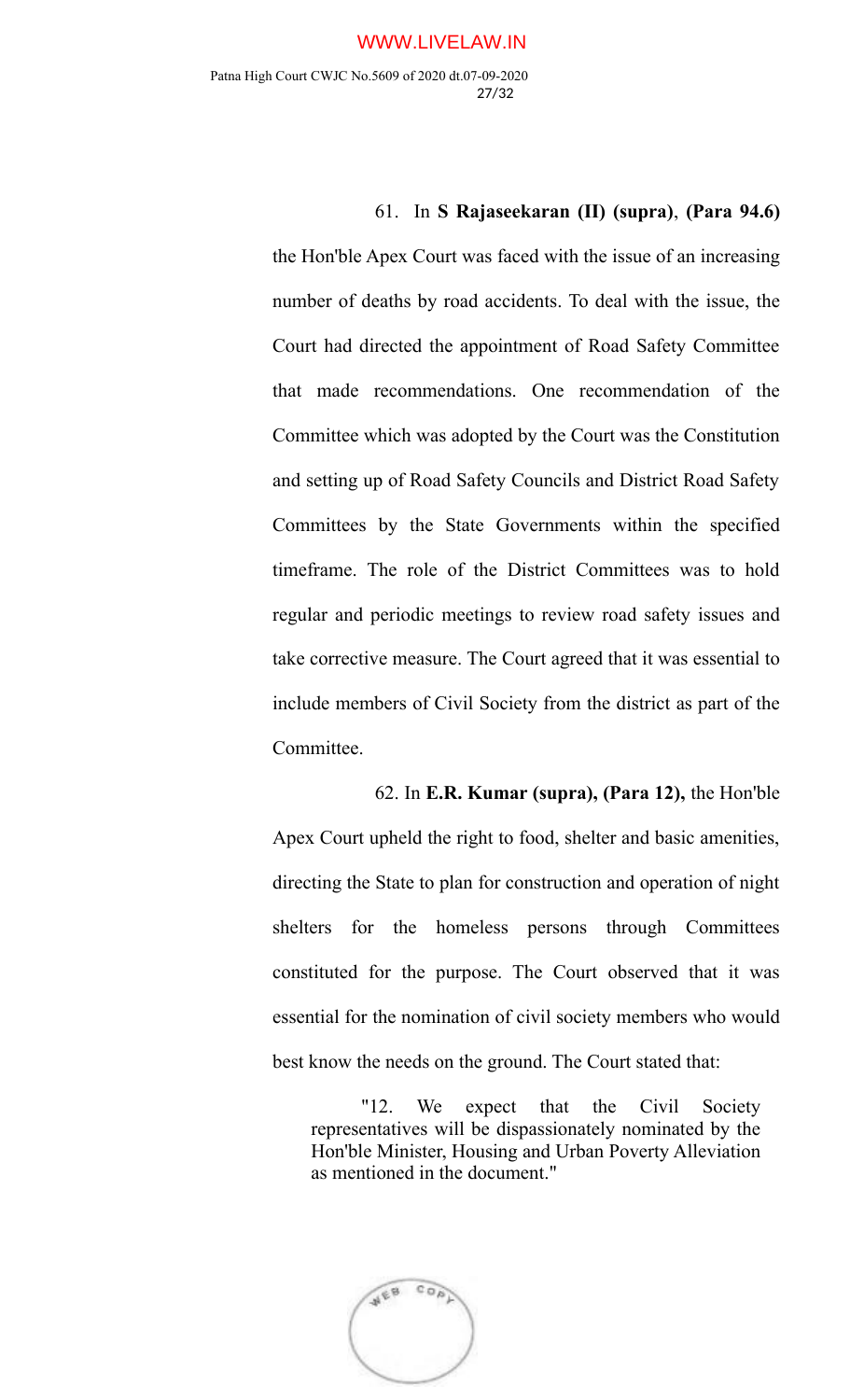63. The importance of coordinated efforts of the State with the civil Society go back to, and are best highlighted by the Hon'ble Apex Court in **Bachpan Bachao Andolan** (supra). Commenting on the success of the Integrated Child Protection Scheme, the Court stated that:

"55. The most outstanding feature of this scheme [the Integrated Child Protection Scheme] which needs to be implemented on a full-time and firm basis is the Government-civil society partnership. This will involve active involvement of the voluntary sector, research institutes, training institutes, law colleges students, advocacy groups and the corporate sector. It should be the duty of the health secretary of each State Government, including under the Chairmanship of the Health Secretary, Government of India to have a blueprint for implementing the Government-civil society initiative."

(emphasis supplied)

64. Finally, we reiterate the sentiment of the Hon'ble Apex Court in **Public Union for Civil Liberties (PUCL) (supra), (Para 5)** where the Court was pleased to point out that in many situations, the NGOs had a better position to reach out to the needy than the State itself and therefore the sate ought to leverage such services of the Civil Society. We have already reproduced the relevant part in the earlier part of our judgment.

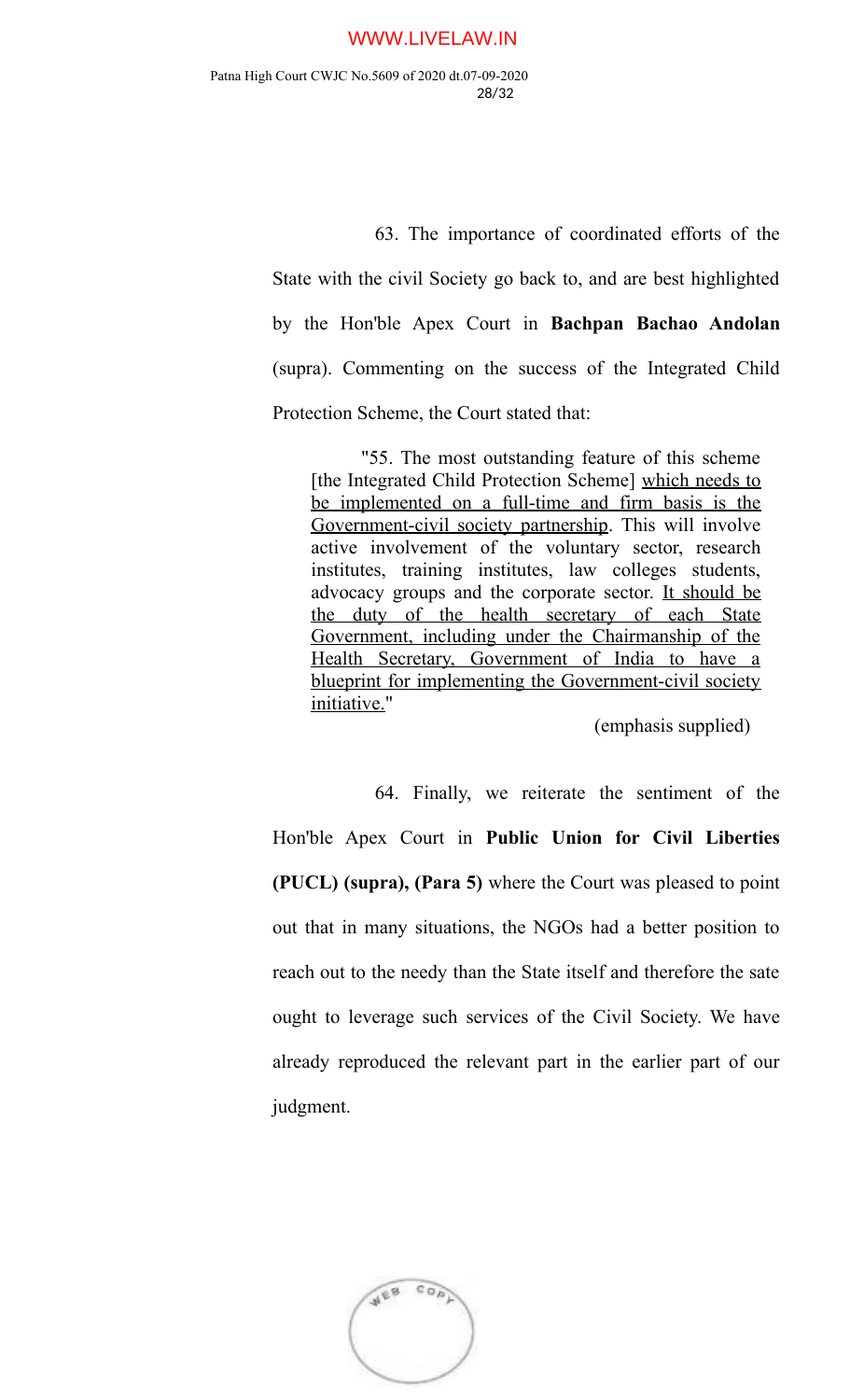65. As discussed, the role of the Civil Society in a democracy cannot be understated to address the miseries brought about by the pandemic, but however a coordinated effort of all functionaries is paramount.

66. The second issue is answered accordingly.

67. No other submission made on behalf of the parties.

68. In the light of the above, we direct for the State to consider, enforcing, to the extent possible:

- (i) Actively interact and coordinate with NITI Ayog ensuring implementation of principles of good governance, which, in turn, would enable citizens, achieve and fulfill the Constitutional goal of social justice.
- (ii) Allow CSOs and NGOs to conduct relief operations, including in the form of distribution of food and other materials, in the State. The civil Society forms the fourth institution in a democracy. They cannot be indefinitely excluded from relief operations in times of crisis. Where concerted efforts by the State are necessary, CSOs and NGOs be included within the folds of the State operations.

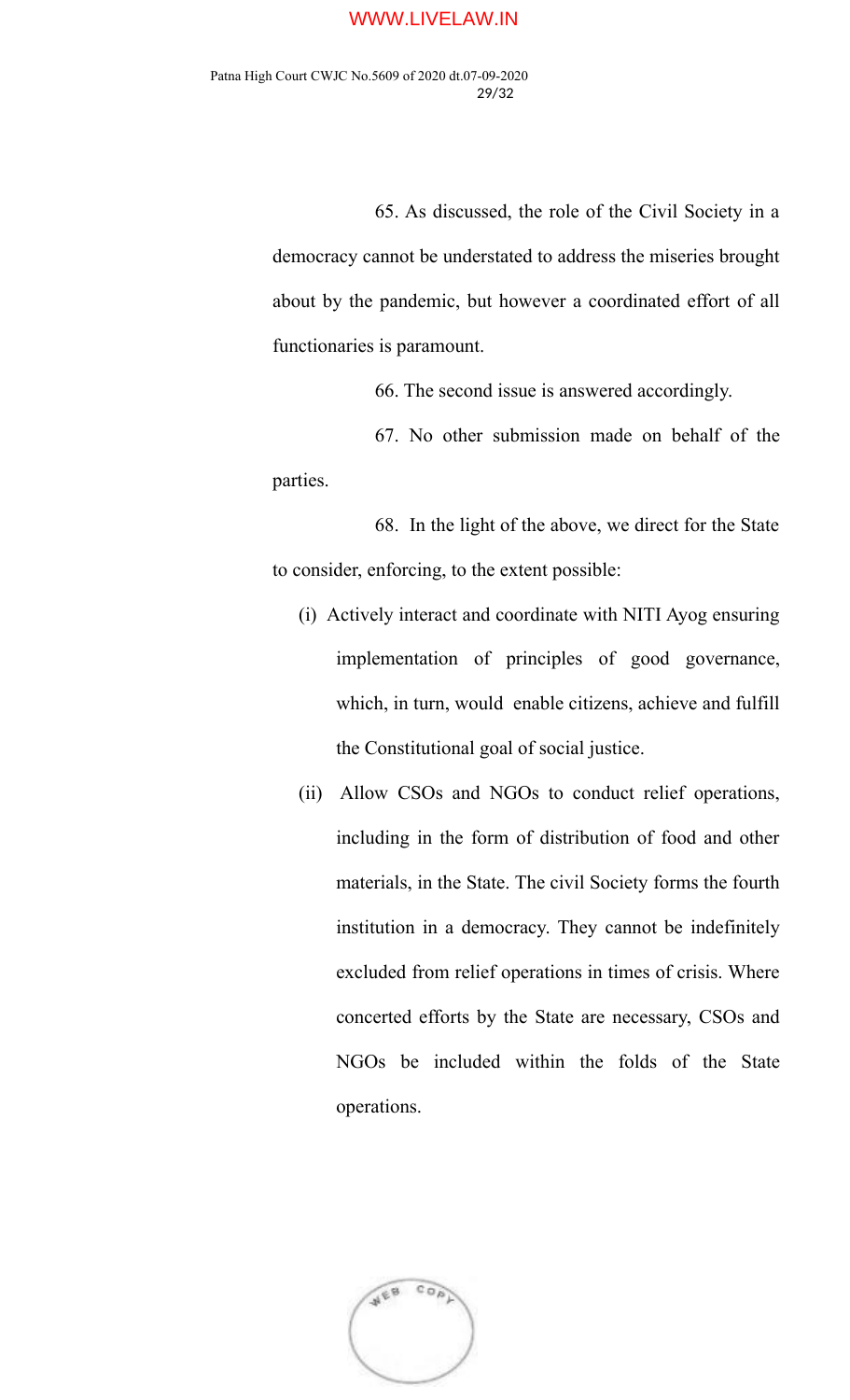- (iii) Integrate the participation of CSOs and NGOs as part of the policy framework formulated by the State.
- (iv) Strive to form policies which allow CSOs and NGOs to work in direct partnership with the State, especially socioeconomic welfare policies, such as those directed towards child education and nutrition, juvenile justice, women rights, transgender rights etc.
- (v) Formulate SOPs, guidelines and codes of conduct to be adopted by the State as well as CSOs and NGOs in their performance of welfare and relief operations. Accountability of all institutions is essential. This will also ensure meaningful participative governance.
- (vi) Leverage the information and knowledge-bases of CSOs and NGOs. These organizations are a source of valuable knowledge and expertise on social issues, that can enhance the quality of decision making and relief operations conducted by the State. Their expertise would help identify the most vulnerable groups and areas that need immediate attention.
- (vii) Create publicly accessible repositories of recognized CSOs and NGOs, maybe even organized in terms of their area of efforts (childcare, environment, education,

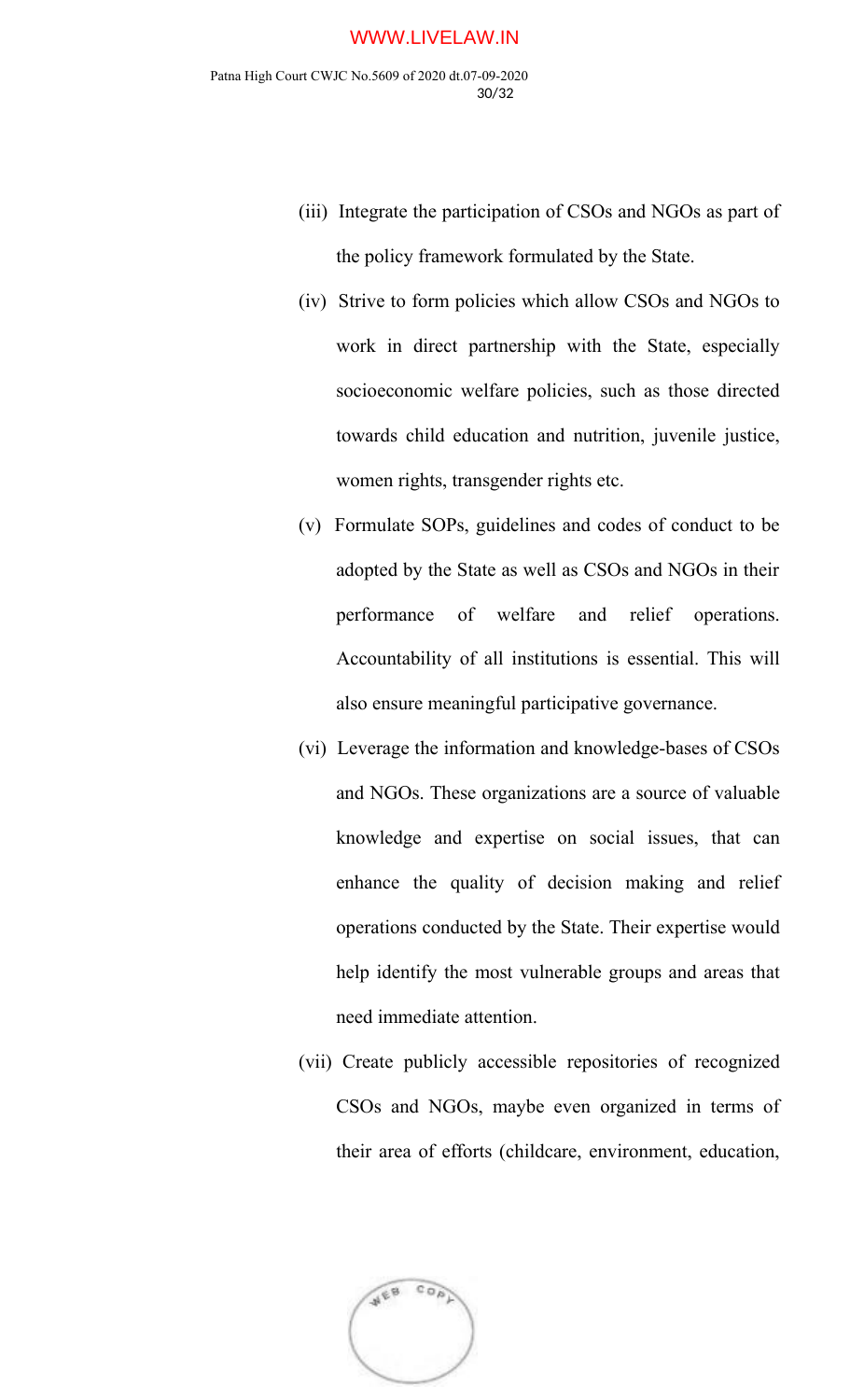health, women rights, transgender rights, etc) and involve them in relevant projects.

- (viii) Conduct regular consultations at every stage of relief work, with relevant CSOs and NGOs working at the ground level and are versed with the needs of the people. These consultations could be used as a forum for feedback and opinions to ensure the welfare of the people best.
- (ix) Create a website/other online platforms for interaction with non-state actors, and as a forum for data and information sharing with the various stakeholders.
- (x) Have a regular dialogue, collaboration and coordination with CSOs and NGOs at all stages- of policy/ scheme formation, implementation and monitoring results.
- (xi) Further we do suggest, hope and expect, that the State itself makes optimum use of all the aid and assistance being extended by all organizations, and by engaging them, to ensure that relief reaches to the maximum number of persons, including in the farthest corners of the State of Bihar.